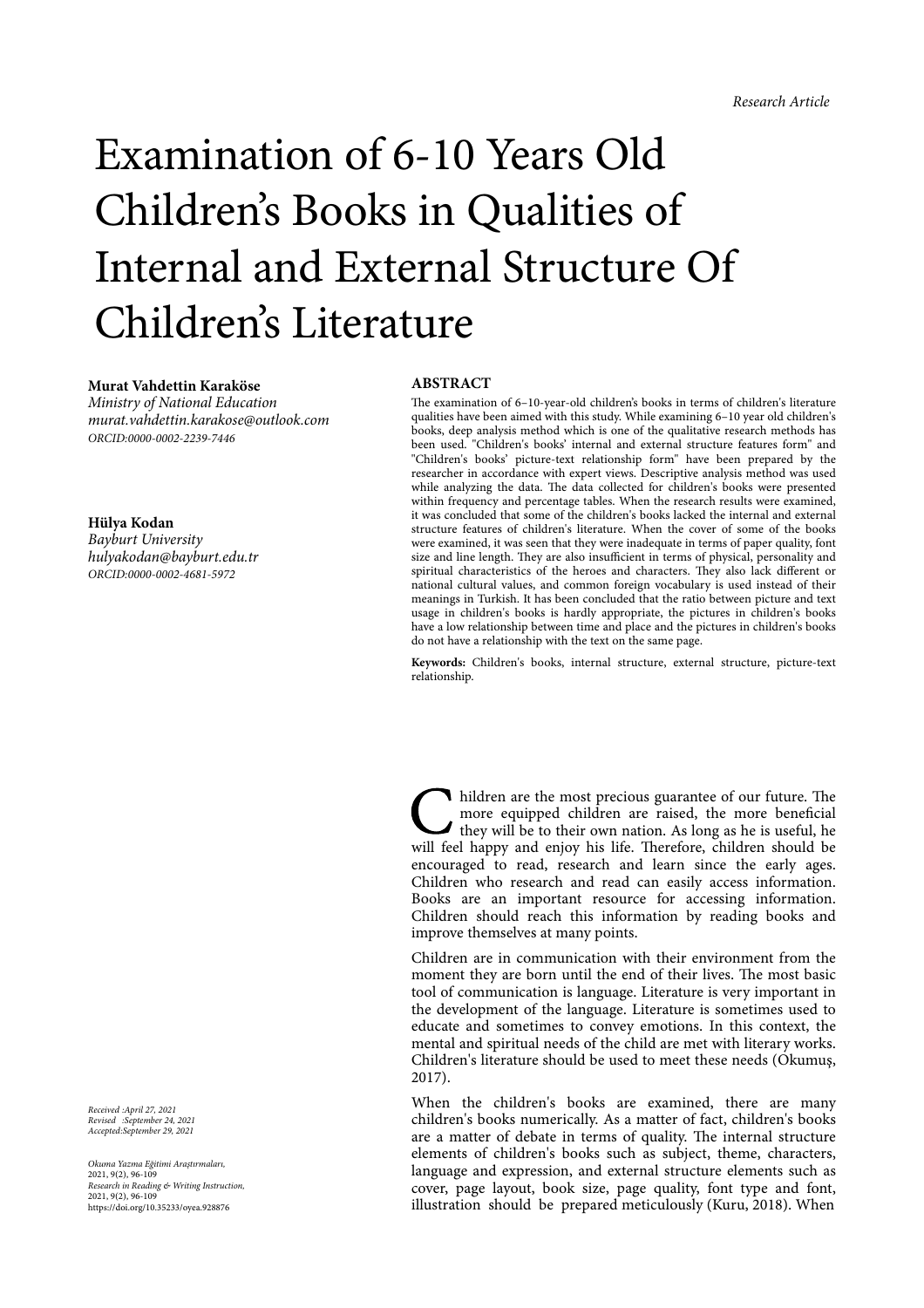creating works of children's literature, attention should be paid to the weight, volume, size, binding, cover, illustration and paper type that appeal to the level of children. Sloppy drawings should be avoided, as the pictures of children's books will help children develop aesthetic tastes as well as understand what they read.

The effectiveness of children's literature is related to appropriateness for children. Creating works in children's literature requires skill and meticulousness. It is important to create works that will support the child's imagination. Works prepared for children should be able to contribute to the wishes and expectations of children in terms of linguistic, cognitive and sensory aspects (Gönen et al., 2012). Meeting these expectations at the desired level is only possible with qualified works. In this context, it is aimed to reveal the level of bearing the internal and external structure qualities of children's literature in children's books and the relationship between picture and text in the books.

In line with this general purpose, the following subgoals were answered.

1. What are the external structure features of children's books for primary school students?

2. What are the internal structure features of children's books for primary school students?

3. How are children's books for primary school students in terms of picture-text relationship?

## **Method**

## **Model**

The research was conducted with the document analysis method, one of the qualitative research methods. Document analysis is carried out by the researcher examining documents in order to collect data for the purposes of his research. Document analysis is conducted by examining written documents about facts and events related to the subject (Yıldırım & Şimşek, 2013). Documents related to the research such as audio, video, book, photograph, archive, report and file are analyzed systematically (Karataş, 2015). Document review is a systematic method used in examining digital media documents or printed documents (Özkan, 2019). With the research, children's books, which are highly preferred between the ages of of 6 and 10 were examined in terms of appropriatenes to children's literature qualities and an examination was made on the appropriateness of the books to the qualifications of children's literature. The documents of the study consisted of 15 most preferred children's books between the ages of 6 and 10.

#### **Tools**

Data collection tools were prepared by the researcher. During the form preparation process; In order to determine the qualities of children's books, national and international articles, master's theses, doctoral dissertations and books were examined and scientific researches on children's literature were scanned. The qualities that should be found in children's books are grouped under the titles of outer structure, inner structure and picture-text relationship. "Children's Books Internal Structure and External Structure Features Form" and "Children's Books Picture-Text Relation Form" were prepared. The prepared forms were sent to the academician from two Classroom Education and one Turkish Education specialization area via e-mail together with the Expert Opinion Form for review. The necessary corrections were made in line with the expert opinions, and the "Children's Books Internal Structure and External Structure Features Form" consisting of 46 items of which 10 items are for the external structure features and 36 items are for the internal structure features, and the "Children's Books Picture-Text Relationship Form" consisting of 26 items have been given their final shape. In addition, the forms were arranged in terms of language, expression, spelling and orthography by having three Turkish teachers who had teaching experience of five years or more.

# **Data Analysis**

In the research process, the selected children's books were evaluated with "Children's Books Internal Structure and External Structure Features Form" and "Children's Books Picture-Text Relationship Form" and the data obtained were analyzed using the descriptive analysis method.

## **Findings and Conclusion**

#### **Findings Related to First Sub-Problem**

In the study, 15 highly preferred boks beetween the ages of 6 and 10 years were examined in terms of external structure features, it was concluded that 3 books have external structure features 85-100 %, 8 books 84-60 %, and 4 books 59-20 %.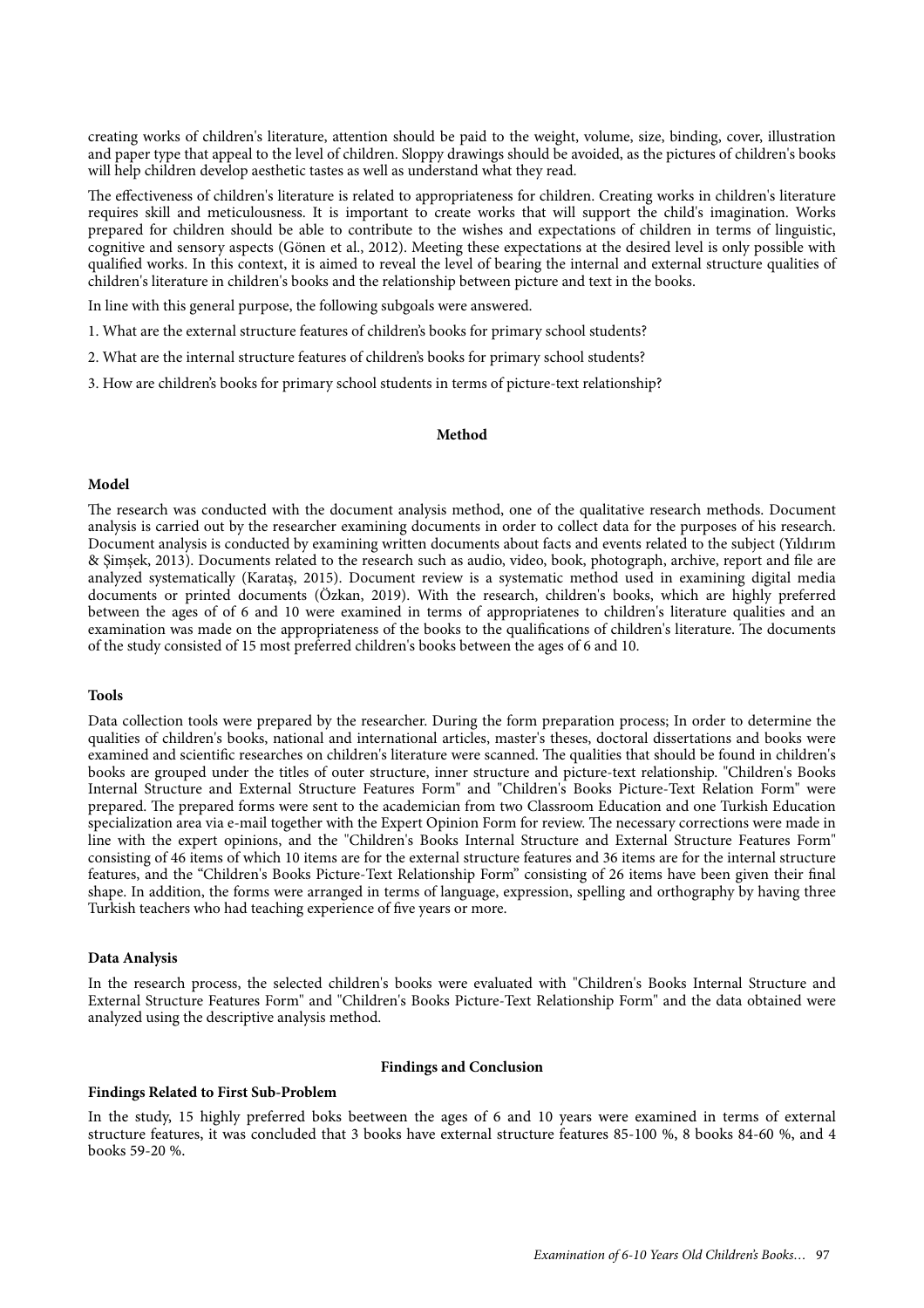# **Findings Related to Second Sub-Problem**

It has been determined that among the examined 15 highly preferred boks beetween the ages of 6 and 10, 7 books have internal structure characteristics 100-85 %, 8 books 84-72 %.

# **Findings Related to Third Sub-Problem**

In the study, it was concluded that, in terms of picture-text relationship, 4 books are 100-85 % appropriate, 7 books are 84-60 % appropriate, and 4 books are 59-19 % appropriate.

# **Conclusion and Discussion**

In terms of book cover strength of the examined children's books, it was determined that 4 of them were prepared from cardboard, so they were stronger than the others. Çer (2016) emphasized that the cover designs of 4-6 year old children's books should be strong and durable. When the books are examined in terms of paper quality, it was found that 8 books were prepared with first-class non-eye-catching paper or matte glossy paper, 6 books used paper close to second-class or second-class quality, and 1 book was of poor quality with very low cellulose wood particles. According to Demirel (2010), the paper quality used in children's books should be matte glossy paper or first class paper that does not harm eye health. In terms of font size, it was observed that the font size suitable for the age level was used in 8 books, and that the font size suitable for the specified age level was not used in 7 books. It was determined that 11 of the books evaluated are suitable for primary school level in terms of book line length.

When the books are examined for the second sub-problem of the research in terms of internal structure characteristics; when the relation of the subject covered in the book with real life is examined, 9 books were found to have included expressions related to daily life. According to Demirel (2010), while preparing children's books, daily life, lives close to daily life or imaginary life can be included. It has been observed that 7 books contain values for different cultural or national culture elements in terms of different cultural values or national cultural values, while 8 books do not include values for different cultural and national elements. When heroes were examined in terms of displaying positive behaviors that children could emulate, it was seen that children could emulate and exhibit desired behaviors of heroes in 11 books. According to Demirel (2010), books provide the child with the opportunity to get to know himself and understand the personalities around him by comparing with other people, thanks to the different personality traits in them. In terms of paying a high level of attention to spelling and spelling rules in children's books, in 6 books there were no spelling and orthography errors. In 1 book attention was paid to spelling rules partially because spelling errors were included. It was found that 8 books did not pay attention to spelling rules since the spelling mistakes are repeated persistently in them.

When children's books are examined in terms of picture-text relationship; When the book pictures were examined in terms of having an aesthetic structure that supports the artistic taste of the child, it was concluded that the 11 books included qualified drawings with aesthetic structure that support the artistic taste of the children. According to Güneş (2007), children's book pictures require a qualified drawing in terms of creating an aesthetic awareness of children. The paintings contribute to the visual perception of children and at the same time give children an artistic sensitivity. Pictures have an important place in giving children an aesthetic pleasure through books. When the pictures were examined in terms of having a structure suitable for the developmental level of the children, it was observed that 10 books had bright colors, flexible lines or drawings suitable for the developmental period of children, while 3 books were partially suitable for the developmental level of children and 2 books were not suitable for the developmental level of children. When the books were examined in terms of supporting the ability of pictures to predict the text, it was observed that while pictures in 11 books supported the ability to predict the text, pictures in 3 books partially supported the ability to guess the text, and pictures in 1 book did not support the ability to predict the text. When the books were examined in terms of the quality of the pictures to facilitate the understanding of the text, it was observed that the pictures in 10 books facilitated the understanding of the text, in 4 books the pictures made the text partially easier to understand, and in 1 book the pictures did not facilitate the understanding of the text. According to Körükçü (2012), since the pictures drawn for children's books affect understanding, there should be a real relationship between the picture and the text. In this way, the relationship between pictures and text facilitates understanding by providing a more functional use to pictures.

Based on the findings of the study, the following suggestions can be made:

1. While preparing children's literature works, attention should be paid to the being colorful in order to attract the attention of children. Compromising quality with price concerns may reduce children's interest in the book, or the books may not be of interest to children.

2. While preparing children's books, attention should be paid not to include behavioral contents that will set a negative example for children.

3. Since children's books play an important role in value transfer, universal values, different cultural values or national cultural values should be included in books.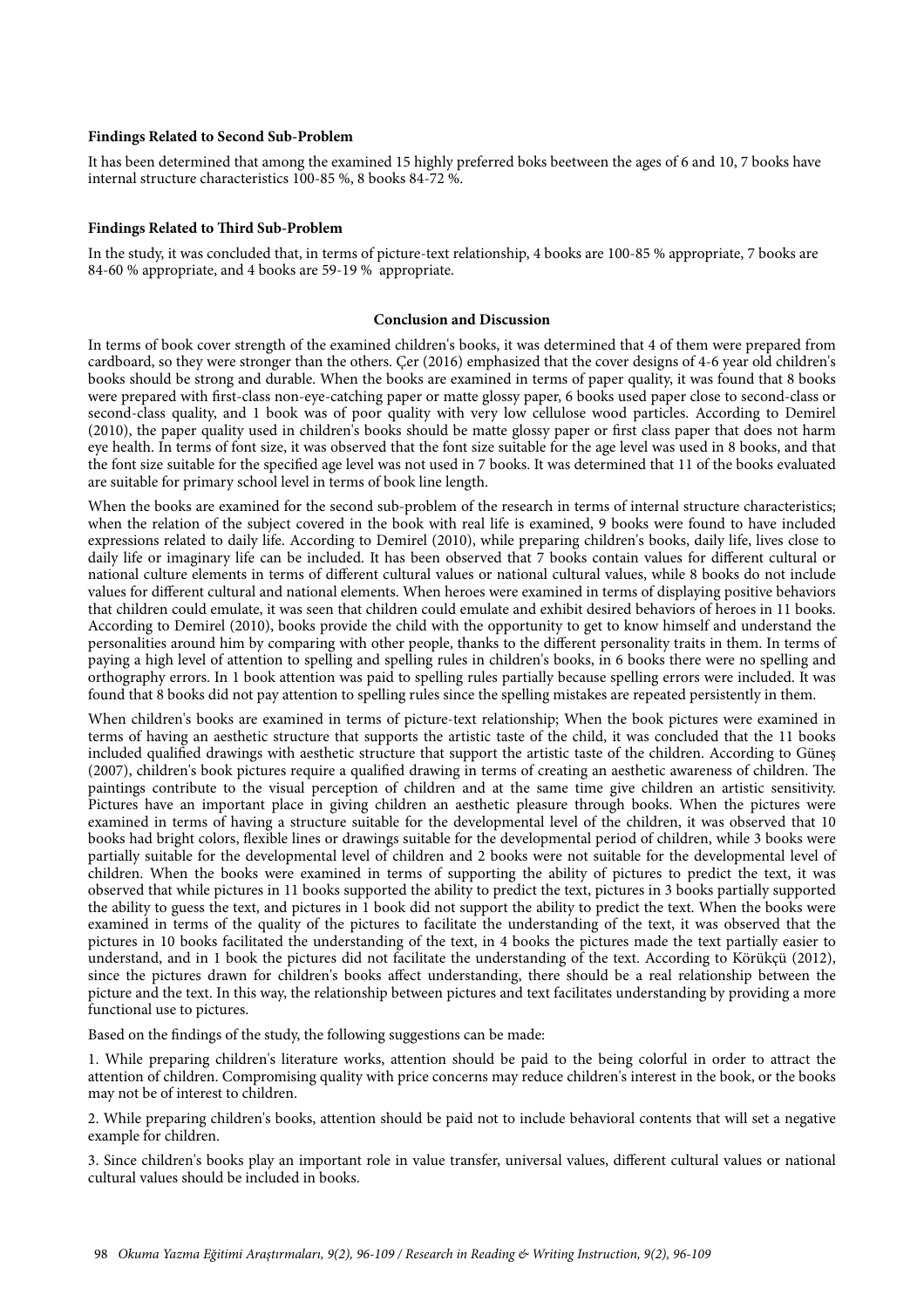4. As in all books and publications, attention should be paid to spelling rules in children's books. Especially children's literature works should be subject to a high level of control. Introducing children to books that are qualified in terms of spelling and spelling in the period when they learn the spelling rules can help them learn the subject and prevent misconceptions and misleading.

5. Pictures in children's books should be designed considering their functions in the text.

6. Studies should be conducted in which the relationship between pictures and text in different children's books is examined in depth.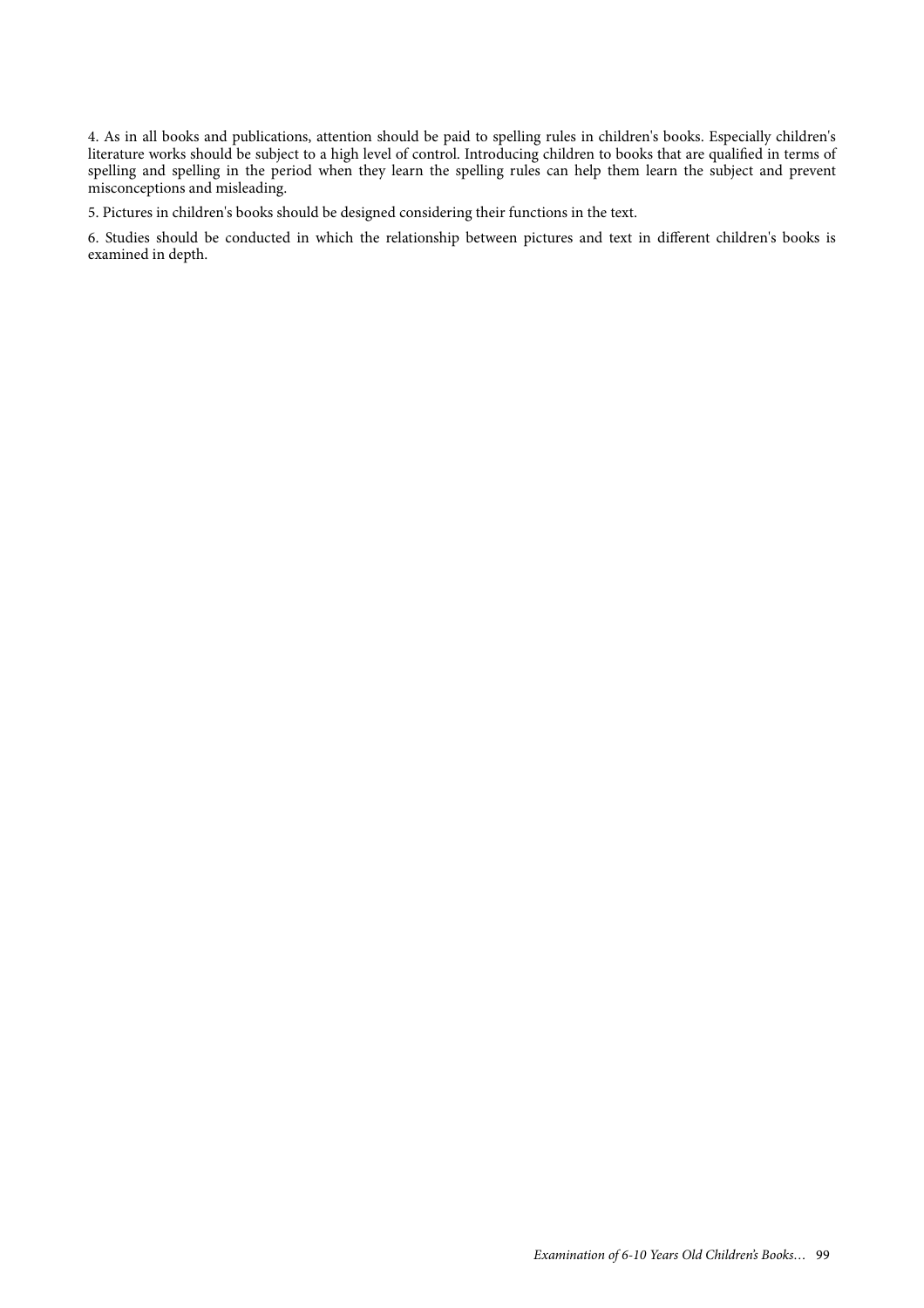# 6-10 Yaş Düzeyi Çocuk Kitaplarının Çocuk Edebiyatı İç Yapı ve Dış Yapı Nitelikleri Açısından İncelenmesi\*

#### **Murat Vahdettin Karaköse**

*Millî E*ğ*itim Bakanlı*ğ*ı murat.vahdettin.karakose@outlook.com ORCID:0000-0002-2239-7446*

**Hülya Kodan** *Bayburt Üniversitesi hulyakodan@bayburt.edu.tr*

*ORCID:0000-0002-4681-5972*

**ÖZ**

Bu araştırmada 6-10 yaş düzeyi çocuk kitaplarının çocuk edebiyatı iç yapı ve dış yapı nitelikleri açısından incelenmesi amaçlanmış olup, nitel araştırma yöntemlerinden doküman inceleme yöntemi kullanılmıştır. Araştırmada araştırmacı tarafından uzman görüşleri doğrultusunda hazırlanan "Çocuk kitapları iç yapı ve dış yapı özellikleri formu" ile "Çocuk kitapları resim-metin ilişki formu" kullanılmıştır. Dokümanlar, 2020 yılı Eylül ayı en çok tercih edilen 15 kitap olarak belirlenmiştir. Verilerin analizinde betimsel analiz kullanılmıştır. Çocuk kitapları için toplanan veriler frekans ve yüzde tabloları şeklinde sunulmuştur. Araştırma sonucunda; kitapların çoğunluğunun kapağın ilgi çekiciliği, dayanıklılığı, kağıt kalitesi, kağıt fonu-yazı rengi uygunluğu, sayfa kenar boşluklarının kullanımı, yazı puntosu, satır ve cümle uzunlukları gibi dış yapı özelliklerine uygun olduğu; işlenen konuların gerçek hayatla ilişkili olduğu, kahramanların çocukların öykünebileceği olumlu davranışlar sergilediği, yalın ve sade bir dil kullanılması gibi iç yapı özelliklerini taşıdıkları belirlenmiştir. Ayrıca kitaplar resim- metin ilişkisi bakımından resimlerin metinler için daha çok açıklayıcı ve yorumlayıcı işlevlere sahip olduğu, konuyu ve içeriği tahmin etmeye, metni anlamaya yönelik olduğu tespit edilmiştir.

**Anahtar kelimeler:** Çocuk kitapları, iç yapı özellikleri, dış yapı özellikleri, resimmetin ilişkisi.

**Cocuklar geleceğimizin en kıymetli teminatıdır.** Çocuklar ne kadar donanımlı yetiştirilirse kendi milletine o derecede faydalı olacaktır. Faydalı oldukça hayatından lezzet alacak, mutlu hissedecektir. Dolavısıvla cocuklar kadar donanımlı yetiştirilirse kendi milletine o derecede mutlu hissedecektir. Dolayısıyla çocuklar erken yaşlardan itibaren okumaya, araştırmaya ve öğrenmeye sevk edilmelidir. Araştırıp okuyan çocuklar bilgiye kolayca ulaşabilir. Bilgiye ulaşabilme noktasında kitaplar önemli bir kaynaktır. Çocuklar, kitap okuyarak bilgiye ulaşmalı ve kendini geliştirmelidir.

İnsanoğlu dünyaya geldiği andan hayatının sonuna kadar iletişim hâlindedir. İletişimin en temel aracı dildir. Dilin geliştirilmesinde edebiyat oldukça önemlidir. Edebiyat bazen eğitmek bazen duyguları aktarmak maksadıyla kullanılmıştır. Bu bağlamda çocuğun zihni, ruhi ihtiyaçları edebi eserlerle karşılanmaktadır. Bu ihtiyaçları karşılamak için çocuk edebiyatından yararlanılmalıdır (Okumuş, 2017; Ulusoy ve Altun, 2018).

Çocuk edebiyatı, çocuğun hayallerine hitap eden, sanatsal değerle yüklü, kelime hazinesine uygun, dil gelişimini destekleyen, millî ve evrensel değerler barındıran, sosyal ve psikolojik gelişimine katkı sağlayan keyif alarak okumaya teşvik eden edebi eserlerin tamamı şeklinde tanımlanır (Temizyürek vd., 2016). Çocuk edebiyatı çocukların hayal dünyalarına, duygu ve düşüncelerine dair yazılı ve sözlü olarak ifade edilen tüm yapıtları içerir (Karakurt İpek, 2019). Tanımlardan da anlaşılacağı üzere çocuk edebiyatı çocukların fikir yapılarını sembolleştirir, şekillendirir. Çocuğun

*Geli*ş*Tarihi :27 Nisan 2021 Düzeltme Tarihi :24 Eylül 2021 Kabul Tarihi :29 Eylül 2021*

*Okuma Yazma E*ğ*itimi Ara*ş*tırmaları,* 2021, 9(2), 96-109 *Research in Reading & Writing Instruction,* 2021, 9(2), 96-109 https://doi.org/10.35233/oyea.928876

\* Bu çalışma ikinci yazarın danışmanlığında birinci yazar tarafından hazırlanan "İlkokul Öğrencilerine Yönelik Çocuk Kitaplarının İncelenmesi" adlı yüksek lisans tezinin verilerinin bir bölümünden üretilmiştir.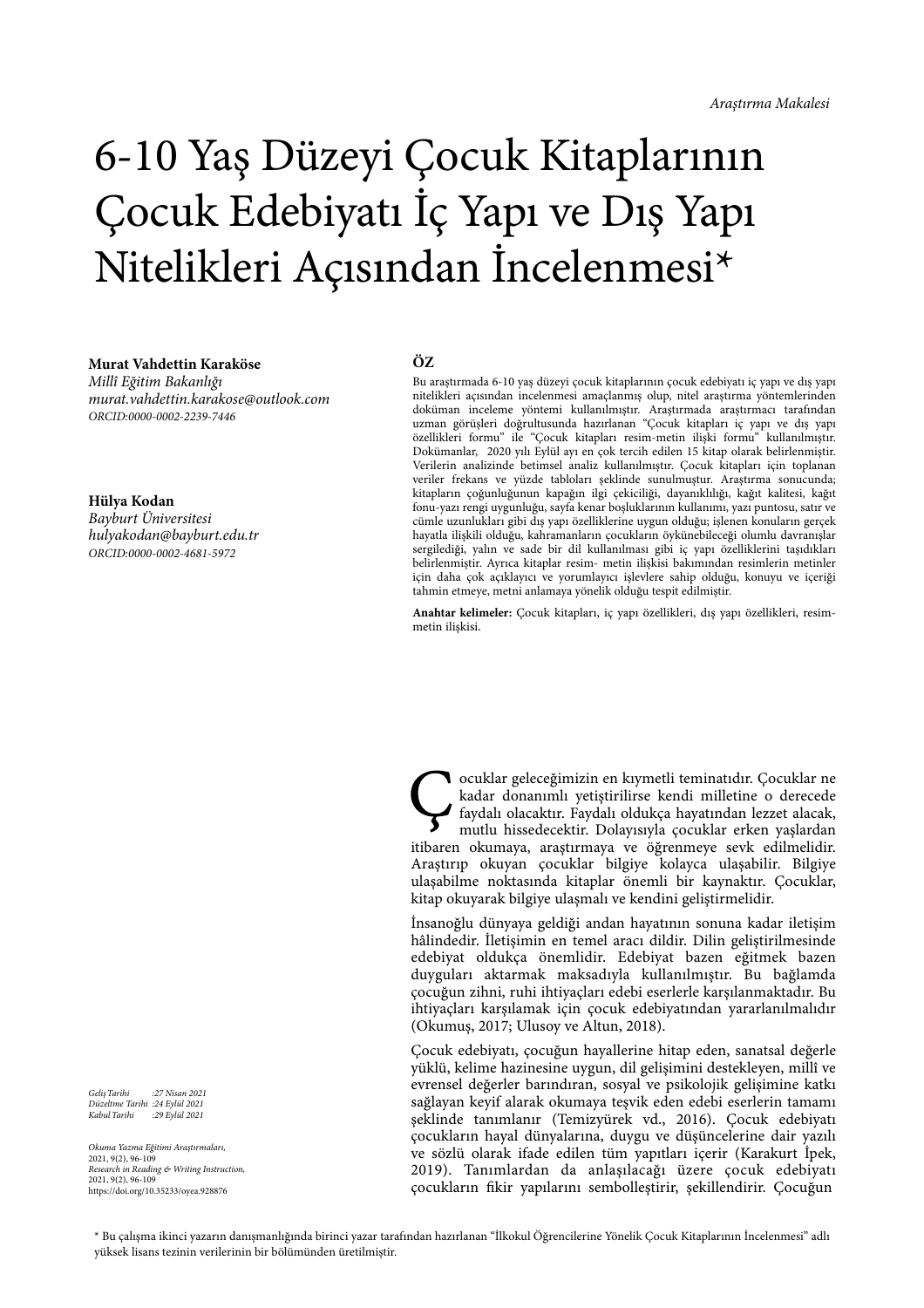ifade gücünü geliştirmede çocuk edebiyatı etkili olmaktadır. Bu nedenlerle çocuk edebiyatı eserlerinden faydalanılmalıdır.

Çocuk edebiyatı eserleri çocuklara okuduklarını analiz edebilme, değerlendirme yapabilme, yeni anlam üretme becerisi kazandırarak onları iyi okur olmaya hazırlayıcı bir pozisyondadır. Çocuk edebiyatında çocuğa uygunluk amaçlanmalıdır. Yazar dış dünyayı sanatsal hâle getirirken çocuğun gelişim dönemini dikkate almalıdır (Balta, 2019). Erken yaşlarda kitapla karşılaşma çocukların kelime hazinesinin, okuduğunu anlama, anlatma, yorumlama, çıkarımda bulunma, soru sorma, dinleme ve konuşma becerilerinin gelişimine katkı sağlamaktadır. (Snell vd., 2015; Bond ve Wasik, 2009; Connor ve Morrison, 2006; Isbell vd., 2004; Bus vd., 1995; Ateş vd., 2020). Gerekli ölçütlerle hazırlanmış çocuk kitapları çocukların bilişsel ve ruhsal ihtiyaçlarını karşılayarak çocuğun okuma alışkanlığını olumlu yönde etkileyebilmektedir. Okuma alışkanlığı, bireyin çocukluktan yetişkinliğe geçişte kazanması gereken davranışlardan biridir. Çocuğun erken yaşlarda bu alışkanlığı kazanabilmesi için çocuk kitaplarının çocuğa göre hazırlanması şarttır (Demircan, 2006). Kendine yönelik yararlı olanı seçebilme kabiliyetinden henüz yoksun olan çocuklara bu noktada rehberlik edilmelidir (Kıbrıs, 2010). Çocuk kitaplarının amaca hizmet edebilmesi, çocuklara faydalı olabilmesi için belirli biçim ve içerik özelliklerini taşıması gerekmektedir.

Çocuk kitapları incelendiğinde çok sayıda çocuk kitabı bulunmaktadır. Nitekim nitelikli çocuk kitapları tartışma konusudur. Çocuk kitaplarının konu, tema, karakterler, dil ve anlatım gibi iç yapı öğeleri ile kapak, sayfa düzeni, kitap ebatı, sayfa kalitesi, yazı türü ve puntosu, resimleme gibi dış yapı öğeleri titiz bir şekilde hazırlanmalıdır (Kuru, 2018; Huck vd., 2004).

Çocuk edebiyatı ürünlerinin taşıması gereken dış yapı özellikleri kapak, kâğıt kalitesi, sayfa düzeni, yazı stili ve puntosu, resimleme olarak bilinmektedir. İç yapı (içerik) özellikleri ise tema (izlek), konu, ana fikir, plan, karakterler, dil ve anlatım başlıkları altında incelenmektedir (Kıbrıs, 2010; Nas, 2002; Şimşek, 2007; Temizyürek vd., 2016; Yılar ve Turan, 2007). Çocuk edebiyatı ürünlerinde dış yapı özelliklerinden kapak alımlı, sağlam olmalı ve kolay tahrip olmamalıdır. Dikişli, yapıştırmalı ve ciltli olmalı, uzun süre saklanabilmelidir (Şimşek, 2011). Kitaplar hacim ve ağırlık bakımından taşımaya elverişli olmalıdır (Temizyürek vd., 2016). Çocuk edebiyatı ürünlerinde çocuğun göz sağlığını korumak amacıyla elverişli birinci sınıf hamur veya mat kuşe kâğıt kullanılmalıdır (Oğuzkan, 2006); sayfa kenar boşlukları en az 2 cm, satır aralıkları en az 1,25 cm olması beklenirken normalden çok satır aralıklarına da sahip olabilir. Sayfa içerisindeki satır uzunlukları 1-5. sınıf düzeyinde 7-8 cm olarak düzenlenmelidir. 6-8 yaş aralığında paragraflar çok uzun tutulmamalıdır (Şimşek, 2011). Çocuk kitaplarının sayfa içi düzenlemesi yapılırken harf-zemin ilişkisi renkleri çocukların gözlerini yormamalıdır (Güneş, 2007). Çocuk kitapları yazım ve imla kuralları bakımından hatasız oluşturulmalıdır (Demirel, 2010).

Resimler ilkokul çağı çocuklarının görsel algısına katkı sağlayarak sanatsal bir duyarlılık kazandırmaktadır. Resimler, çocuklara kitaplar aracılığıyla estetik bir zevk kazandırmada önemli bir yere sahiptir (Güneş, 2007). Ayrıca çocuk kitapları için çizilmiş resimler anlamayı etkilediğinden resim ve metin arasında anlamlı bir ilişki olmalıdır. (Körükçü, 2012). Resim ve nesne arasındaki fiziksel benzerlik, çocukların resimler ve nesneler arasındaki bilgi transferinde rol oynar. Dolayısıyla daha yüksek benzerlik seviyeleri, daha fazla algısal ayrıntıyı ve dolayısıyla nesneler ve tasvirler arasında daha fazla ortak bilgiyi içerir (Ganea vd., 2008). Sipe (1998) resim-metin ilişkisini sinerji kelimesi ile tanımlamaktadır. Resim ve metin her ne kadar ayrı bilişsel yapılarda temsil edilse de bu iki bilişsel yapı arasındaki bağlantılar aracılığıyla bütünleşik bir anlam inşa edilir. Bu bağlamda, resimli kitaplardaki illüstrasyonlar, zevk almak, dikkat çekmek, bir hikâyeyi anlamak veya anlatmak, hatırlamak, bir kavramı öğretmek ve çocuklarda takdir ve farkındalık geliştirmek içindir (Carney ve Levin, 2002; Fang, 1996). Resim-metin ilişkisi açısından farklı sınıflandırmalar yapılmıştır. Bu sınıflandırmalardan biri de Agosto (1999) tarafından, genişletme ve çelişki olmak üzere iki ana başlıkta ele alınan sınıflandırma türüdür. Genişletme kategorisi altında resimlerin ironi, mizah, ima, fantastik temsil ve dönüşüm alt kategorileri yer alırken; çelişki kategorisi altında ise ironi ve mizah alt kategorisinden farklı olarak ifşa kategorisi yer almaktadır. Bu sınıflandırma da diğer sınıflandırma şekilleriyle benzerlik göstermesine rağmen farklılıklar da görülmektedir. Agosto (1999) yaptığı sınıflandırma modelinin hem resimli hikâye kitabı yazarlığının hem de resimlemenin ilerlemesi ve gelişmesiyle beraber zamanla daha da geliştirilebileceğine dair düşüncelerini de ifade etmiştir.

Levin ise resimlerin metin üzerindeki işlevlerini beş başlık altında ele almıştır. Bunlar; dekoratif, temsili, organizasyonel, yorumsal olmak üzere geleneksel yaklaşımlar ile geleneksel olmayan dönüşümsel işlevlerdir. Dekoratif (süsleyici) resimler, metin içeriğiyle çok az veya hiç ilişkisi olmayan ancak sayfayı süsleyen resimlerken; temsili resimler, metin içeriğinin bir kısmını veya tamamını yansıtır ve açık ara en yaygın kullanılan illüstrasyon türüdür. Organizasyonel resimler ise metin içeriği için faydalı bir yapısal çerçeve sağlayan resimlerdir. Yorumlayıcı resimler, zor metinleri netleştirmeye yardımcı olan resimlerdir. Son olarak dönüşümsel resimler, okuyucunun metin bilgilerini hatırlamasını geliştirmek için tasarlanmış sistematik anımsatıcı (bellek geliştirici) bileşenleri içerir. Burada, bilgi genellikle daha somut hâle getirmek için kodlanır ve daha sonra anlamlı, etkileşimli bir örnekleme yoluyla ilişkilendirilir (Levin, 1979; Carney ve Levin, 2002). Resimlerin işlevleri süsleme, metni açıklayıcı ve yorumlayıcı ile tamamlayıcı olmak üzere üç başlık altında ele alınmıştır (Çakmak Güleç ve Geçgel, 2012; Güneş, 2007; Oğuzkan, 2001; Şimsek, 2007). Bu çalışma kapsamında da resimlerin süsleme, açıklayıcı ve yorumlayıcı ve son olarak tamamlayıcı işlevlerinin ele alındığı sınıflandırma şekli dikkate alınmıştır.

Çocuk edebiyatı ürünlerinin taşıması gereken iç yapı özellikleri çeşitli başlıklar altında ele alınmıştır. Çocuk edebiyatı ürünlerinde verilmek istenen tema çocukların anlama ve algılama düzeylerine uygun olmalıdır. Çocuğun kendini ifade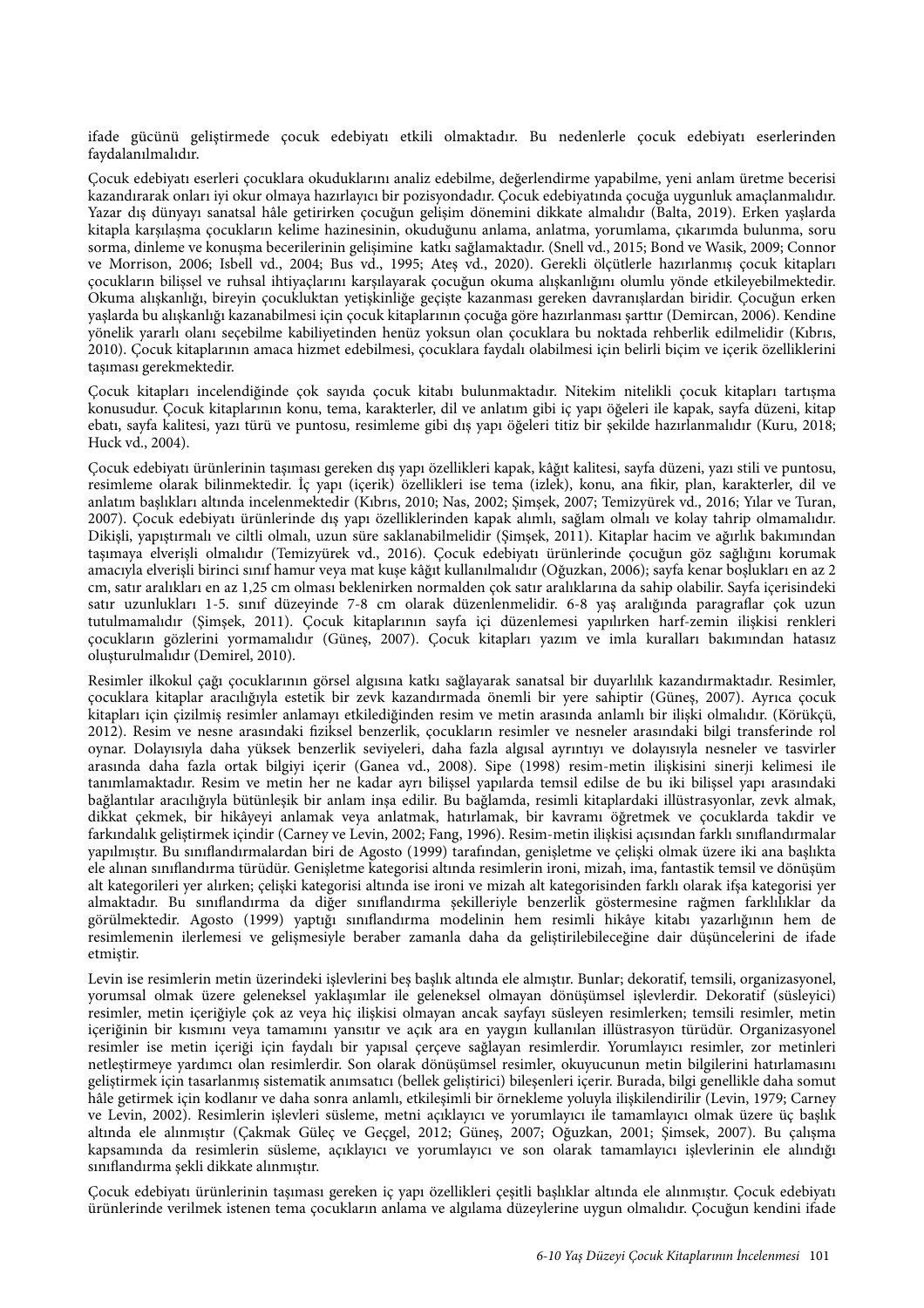etmesini kolaylaştırmalı ve hayat sevincini artırmalıdır (Yalçın ve Aytaş, 2005). Çocuklar için seçilen konular çocukların bilişsel, duyuşsal açıdan gelişimini destekleyen yapıda olmalıdır (Kıbrıs, 2010). Çocuk kitaplarında karakterler ise çocukların imrendiği ya da öykündüğü kişiler olduğu için kahramanlara dikkat edilmelidir. Dolayısıyla çocuklar için örnek olacak kahramanlar kullanılmalıdır (Şimşek, 2011). Yazar; temayı, konuyu, karakterleri ve olay örgüsünü işlemeden önce bazı kalıplara göre düzenlemeler yapar. Yapılan bu düzenleme yani plan, yazma eylemini disipline eder (Demirel, 2010). Son olarak dil ve anlatım açısından yazar Türkçeyi doğru ve iyi kullanmaya dikkat etmelidir. Kısa ve kurallı cümleler kullanılmalıdır. Argo ifadelere ya da mecazlı söyleyişlere çok fazla yer verilmemelidir. Nihayetinde çocukların, kitaplardan dili öğreneceği düşünülerek öğrenmelerine katkı sağlayacak metinler hazırlanmalıdır (Temizyürek vd., 2016).

Çocuk kitaplarının etkili olması, çocuğa görelik ile alakalıdır. Bu noktada çocuk edebiyatına yönelik eser vermek hüner ve titizlik gerektirmektedir. Çocuğun hayal dünyasını desteleyecek eserler ortaya koymak önemlidir. Çocuklara yönelik hazırlanan eserler dilsel, bilişsel, duyuşsal yönden çocukların istek ve beklentilerine katkıda bulunabilmelidir (Gönen vd., 2012; Huck vd., 2004). Bu beklentileri istenilen düzeyde karşılayabilmek de ancak nitelikli eserlerle mümkündür. Bu bağlamda, araştırma ile çocuk kitaplarının çocuk edebiyatı iç yapı ve dış yapı niteliklerini taşıma düzeyi ile kitaplardaki resim-metin ilişkisini ortaya koymak amaçlanmıştır. Bu genel amaç doğrultusunda aşağıdaki alt amaçlara cevap aranmıştır.

- 1. İlkokul öğrencilerine yönelik çocuk kitaplarının dış yapı özellikleri nasıldır?
- 2. İlkokul öğrencilerine yönelik çocuk kitaplarının iç yapı özellikleri nasıldır?
- 3. İlkokul öğrencilerine yönelik çocuk kitapları resim-metin ilişkisi açısından nasıldır?

#### **Yöntem**

#### **Model**

Araştırma nitel araştırma yöntemlerinden doküman incelemesi yöntemi ile yürütülmüştür. Doküman incelemesi; araştırmacının, araştırmanın amaçları doğrultusunda veri toplamak maksadıyla dokümanları incelemesi ile gerçekleştirilir. Doküman inceleme konu ile alakalı olgu ve olaylar hakkındaki yazılı belgelerin incelenmesiyle yapılır (Yıldırım ve Şimşek, 2013). Araştırmaya yönelik ses, video, kitap, fotoğraf, arşiv, rapor ve dosya benzeri doküman sistematik olarak analiz edilir (Karataş, 2015). Doküman inceleme dijital ortam dokümanlarının veya basılı dokümanların incelenmesinde kullanılan sistematik bir yöntemdir (Özkan, 2019). Araştırma ile 6-10 yaş düzeyi, çok tercih edilen çocuk kitapları, çocuk edebiyatı nitelikleri açısından incelenerek kitapların çocuk edebiyatı niteliklerine uygunluğuna ilişkin inceleme yapılmıştır.

# **İncelenen Eserler**

Bu araştırmada incelenen kitapların listesi Tablo 1'de sunulmuştur. Bu eserler 21 kitap satış noktasının listelerinden elde edilen 420 kitap karşılaştırılarak tüm listelere en az üç defa girmiş olan kitaplardan oluşturulmuştur.

## **Tablo 1**

*Çalı*ş*maya Dâhil Edilen Kitapların Frekans De*ğ*erleri*

| Kitap Adı                                | $\mathbf{f}$   | Kitap Adı                             |   |
|------------------------------------------|----------------|---------------------------------------|---|
| Küçük Kara Balık                         | 15             | Dahiler Sınıfı Einstein Sınırsız Deha | 4 |
| Levent Serisi Türkiye'yi Geziyorum-Muğla | 9              | Filozof Mese                          | 4 |
| 101 Atasözü 101 Öykü                     | 6              | Okuma Karşıtları Kulübü               | 3 |
| Ay'ı Kim Çaldı                           | 5.             | Her Gün Yeni Bir Macera               | 3 |
| Cetin Ceviz ve Mucide                    | 5              | Hayvanlar Senfonisi                   | 3 |
| Çiko'nun Günlüğü                         | 5              | Nokta                                 | 3 |
| Kırmızı Elma                             | $\overline{4}$ | Annemin Cantası                       | 3 |
| Yaşasın Ç Harfi Kardeşliği               | 4              |                                       |   |

Araştırma ile incelenen kitapları belirleme aşamaları aşağıda detaylıca sunulmuştur:

*1. A*ş*ama:* İncelenecek çocuk kitaplarına yönelik kriterler belirlenmiştir. Kitapevlerinin 6-10 yaş düzeyi çocuk kitabı satışı olmasına bununla birlikte (farklı 10 ve üzeri yayınevine ait olmak şartıyla) en çok tercih edilen listesi sunabilmesine dikkat edilmiştir.

*2. A*ş*ama:* Kitap satış noktalarını belirlemek için Google arama motoru üzerinden 'çocuk kitapları' ifadesiyle arama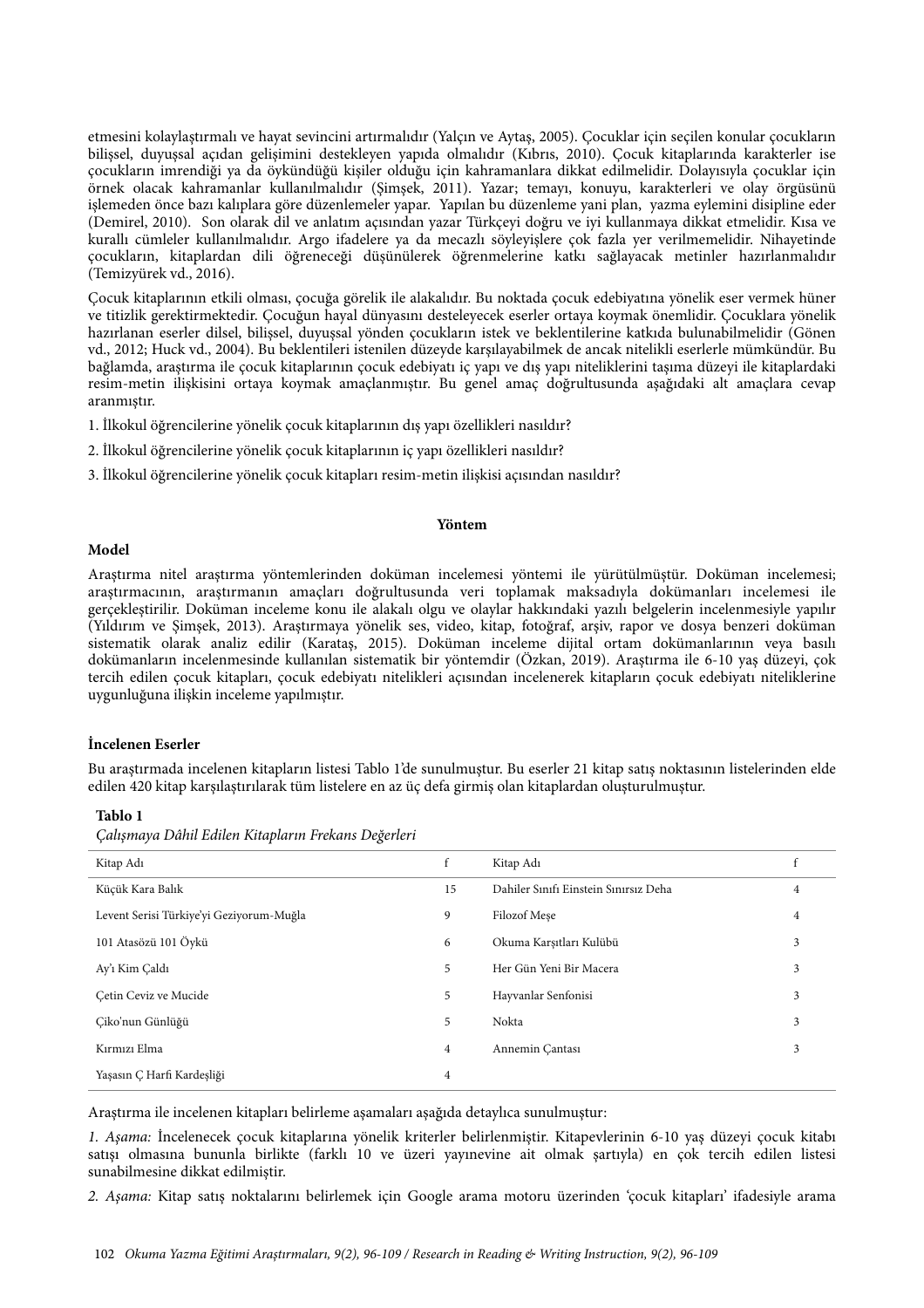yapılmış ve çocuk kitabı satışı olan internet siteleri bulunmuştur. İnternet siteleri dışında Erzurum il merkezinde yer alan kitabevlerine ulaşılmıştır. Araştırma kriterlerini sağlayan 16 internet sitesi, beş kitabevi olmak üzere 21 kitap satış noktası belirlenmiştir.

*3. A*ş*ama:* İnternet siteleri ve kitabevlerinin oluşturduğu 2020 yılı Eylül ayı 6-10 yaş düzeyi çok tercih edilen çocuk kitapları listelerine ulaşılmıştır. İnternet sitelerinin çocuk kitapları ile ilgili sayfasından bu listeler alınmıştır. Kitabevlerinin ise mağaza yetkilileri ile görüşmeler yapılarak çok tercih edilen kitaplar not alınmış ve daha sonra bilgisayar ortamına aktarılmıştır. Çok tercih edilen listesi belirlenirken en çok tercih edilen kitap listesinin 20 kitap ile sınırlandırılmasının nedeni internet sitelerinin aynı sayıda çok tercih edilen listesi oluşturamamış olmasından kaynaklanmaktadır.

*4. A*ş*ama:* 21 kitap satış noktasının listelerinden elde edilen 420 kitap karşılaştırılarak tüm listelere en az üç defa girmiş olan bütün kitaplardan yeni bir liste oluşturulmuştur. Oluşturulan listeye aynı yazarın birden fazla kitabı alınmamıştır. Liste tekrar güncellenerek incelemeye alınmıştır. Yapılan güncellemeler ile 6-10 yaş düzeyinde en çok tercih edilen 15 çocuk kitabı araştırmanın örneklemini oluşturmuştur.

# **Veri Toplama Araçları**

Veri toplama araçları araştırmacı tarafından hazırlanmıştır. Form hazırlama sürecinde; çocuk kitapları niteliklerinin belirlenmesi amacıyla yurt içi ve yurt dışı makaleler, yüksek lisans tezleri, doktora tezleri ve kitaplar incelenerek çocuk edebiyatı üzerine yapılmış bilimsel araştırmalar taranmıştır. Çocuk kitaplarında bulunması gereken nitelikler dış yapı, iç yapı ve resim-metin ilişkisine yönelik başlıklar altında toplanmıştır. "Çocuk Kitapları İç Yapı ve Dış Yapı Özellikleri Formu" ile "Çocuk Kitapları Resim-Metin İlişki Formu" hazırlanmıştır. Hazırlanan formlar incelenmek üzere Uzman Görüşü Formu ile birlikte iki Sınıf Eğitimi ve bir Türkçe Eğitimi uzmanına e-posta yoluyla gönderilmiştir. İç yapı ve dış yapı özelliklerine yönelik 10 maddenin değiştirilmesi, iç yapı ve dış yapı özelliklerine yönelik beş maddenin düzeltilmesi ve iç yapı ve dış yapı özelliklerine yönelik iki maddenin çıkarılması uzmanlar tarafından önerilmiştir. Uzman görüşünde belirtilen bazı maddelerin iki farklı maddeye dönüştürülmesi önerileri dikkate alınmıştır. Önerilen değişikler yapıldıktan sonra madde sayısı 36 maddeden 46 maddeye çıkarılmıştır. 10 madde dış yapı özelliklerine yönelik, 36 madde iç yapı özelliklerine yönelik olmak üzere "Çocuk Kitapları İç Yapı ve Dış Yapı Özellikleri Formu" 46 maddeden oluşmuştur.

"Çocuk Kitapları Resim-Metin İlişki Formu"na yönelik maddeler de yine uzmanların görüşüne sunularak alınan geri bildirimler ile düzenleme yapılmıştır. Resim metin ilişkisine yönelik iki maddenin değiştirilmesi, iki maddenin düzeltilmesi ve iki maddenin çıkarılması önerilmiştir. Uzman görüşünde belirtilen bazı maddelerin iki farklı maddeye dönüştürülmesi önerileri dikkate alınmıştır. Bazı maddelerin daha açık izah edilmesi istenmiştir. Önerilere dikkat edilerek form yeniden düzenlenmiştir. Öneriler ışığında düzenlenen form 22 maddeden 26 maddeye çıkarılmıştır. Ayrıca formlar dil, anlatım, yazım ve imla bakımından, beş yıl ve üzerinde öğretmenlik yapmış üç Türkçe öğretmeninin görüşüne sunulmuş ve dönütleri sonucunda düzenlenmiştir.

# **İnandırıcılık/Aktarılabilirlik**

Nitel araştırmalarda nicel araştırmadaki güvenirlik ve geçerlik kavramlarının yerine inandırıcılık ve aktarılabilirlik kavramları kullanılmaktadır. Yıldırım ve Şimşek'e (2016) göre nitel araştırmalarda geçerlilik ve güvenilirlik kavramları yerine, iç geçerlilik için inandırıcılık, dış geçerlik için aktarılabilirlik; iç güvenilirlik için tutarlık, dış güvenilirlik için teyit edilebilirlik kavramları kullanılmaktadır.

Bu çalışmada, verilerin toplanması aşamasında, konu ile ilgili alan yazın taraması yapılmış, ardından 6-10 yaş düzeyi çocuk kitaplarının çocuk edebiyatı iç yapı ve dış yapı özellikleri ile resim-metin ilişkisi açısından incelenmesine yönelik 46 maddeden oluşan Çocuk Kitapları İç Yapı ve Dış Yapı Özellikleri Formu ve 26 maddeden oluşan Çocuk Kitapları Resim-Metin İlişki Formu oluşturulmuştur. Listelerin oluşturulmasında araştırmanın inandırıcılık boyutu için üç akademisyen üç de sınıf öğretmenine uzman görüşü almak üzere sunulmuştur. Geri bildirimler doğrultusunda formlara son hâli verilmiştir. Bu süreç, çalışmayı inandırıcı ve aktarılabilir kılmaktadır.

# **Verilerin Analizi**

Araştırma sürecinde seçilen çocuk kitapları 'Çocuk Kitapları İç Yapı ve Dış Yapı Özellikleri Formu' ve 'Çocuk Kitapları Resim-Metin İlişki Formu' ile değerlendirilmiş ve elde edilen veriler betimsel analiz yöntemi kullanılarak analiz edilmiştir. Betimsel analiz daha önceden elde edilmiş kavramsal sınır çerçevesine ya da temaya göre özetleme ve yorumlama yapılmasıdır. Betimsel analizde veriler önce sistemli ve açık bir şekilde betimlenir. Daha sonra ise betimlemeler açıklanarak yorumlanır (Karataş, 2015; Yıldırım ve Şimşek, 2013). Bu çalışmada konu ile ilgili alan yazın taranarak 'Çocuk Kitapları İç Yapı ve Dış Yapı Özellikleri Formu' ve 'Çocuk Kitapları Resim-Metin İlişki Formu' oluşturulmuştur. Formlar kapsamında düzenlenen veriler son aşamada tanımlanırken yer yer doğrudan alıntılara başvurulmuştur. Verilerin yorumlanmasında oluşturulan formlar dikkate alınarak, veriler rapor edilmiş ve tablo olarak sunulmuştur.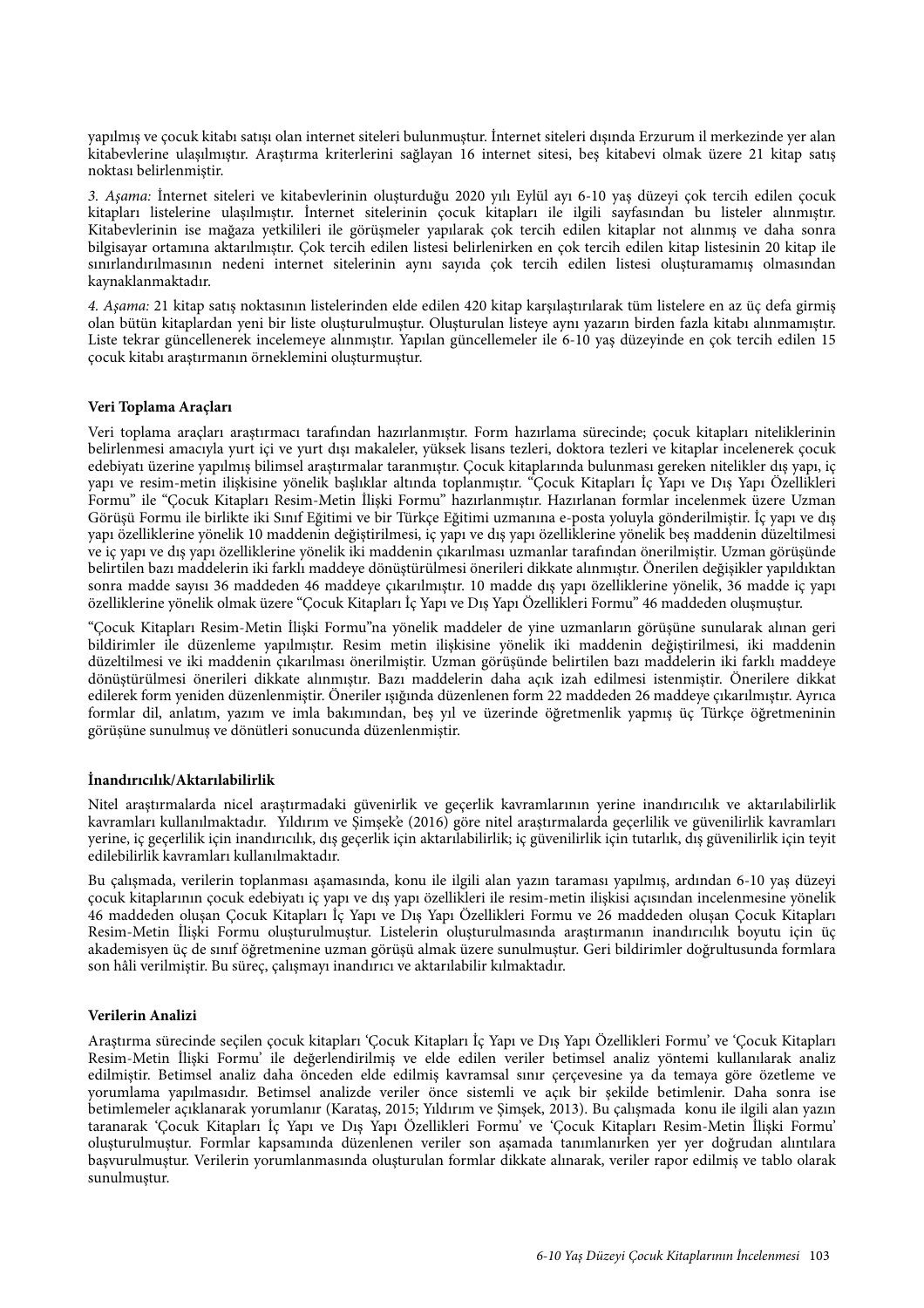# **Etik Beyan**

Çalışma kamuya açık dokümanların incelenip değerlendirilmesini kapsadığı, herhangi bir bireyden veri toplanması söz konusu olmadığı için etik kurul izni alınmamıştır. Bununla birlikte araştırma etiğinin gerektirdiği tüm kurallara riayet edilmiş; ulaşılan verilerde herhangi bir değişiklik yapılmamış, tüm veri ve bilgilerde kaynak gösterimine gereken özen gösterilmiştir.

# **Bulgular**

# **Çocuk Kitapları Dış Yapı Özelliklerine İlişkin Bulgular**

Araştırmanın ilk alt problemi olan "6-10 yaş düzeyi çocuk kitaplarının dış yapı özellikleri nasıldır?" sorusuna ilişkin veriler 'Çocuk Kitapları İç Yapı ve Dış Yapı Özellikleri Formu' kullanılarak değerlendirilmiştir.

Çocuk kitaplarının, çocuk edebiyatı dış yapı özelliklerini (kapak tasarımı, ciltleme dayanıklılığı, kâğıt kalitesi, yazı puntosu, satır uzunlukları) taşıması bakımından üç kitabın % 100-85 oranında, sekiz kitabın % 84-60 oranında, dört kitabın ise % 59-20 oranında dış yapı özelliklerini taşıdığı söylenebilir. Çocuk kitapları dış yapı özellikleri bakımından incelendiğinde kapağın sağlamlığı özelliğini dört kitabın uygun olduğu, 10 kitabın kısmen uygun olduğu ve bir kitabın uygun olmadığı, kitap kapağının çocukların ilgisini çekmesi bakımından dokuz kitabın uygun olduğu ancak altı kitabın kısmen uygun olduğu, kitap kapağı dayanıklılığı bakımından ise 11 kitabın uygun olduğu bir kitabın kısmen uygun olduğu ve üç kitabın uygun olmadığı tespit edilmiştir. Ayrıca kitap kapağı içeriğinin yaş seviyesine uygunluğu açısından 14 kitabın uygun, bir kitabın ise kısmen uygun olduğu, kitapta kullanılan kâğıt kalitesi bakımından; sekiz kitabın uygun olduğu, altı kitabın kısmen uygun olduğu, bir kitabın ise uygun olmadığı; kâğıt fonu ile yazı renginin uygunluğu bakımından tüm kitapların uygun olduğu; sayfa kenar boşluklarının kullanımı bakımından 12 kitabın uygun olduğu, bir kitabın kısmen uygun olduğu ve iki kitabın ise uygun olmadığı; yazı puntosu bakımından sekiz kitabın uygun olduğu, yedi kitabın ise uygun olmadığı; cümle uzunlukları bakımından ise 11 kitabın uygun olduğu, üç kitabın kısmen uygun olduğu ve bir kitabın ise uygun olmadığı belirlenmiştir. Son olarak satır uzunlukları bakımından yedi kitabın uygun olduğu, iki kitabın kısmen uygun olduğu ve altı kitabın uygun olmadığı tespit edilmiştir. Kitaplar dış yapı özellikleri bakımından taşıması gereken özellikler açısından değerlendirildiğinde tüm kitapların sadece kâğıt fonu ve yazı rengi uygunluğuna dikkat edilerek hazırlandığı söylenebilir.

# **Çocuk Kitapları İç Yapı Özelliklerine İlişkin Bulgular**

Araştırmanın ikinci alt problemi olan "6-10 yaş düzeyi çocuk kitaplarının iç yapı özellikleri nasıldır?" sorusuna ilişkin veriler 'Çocuk Kitapları İç Yapı ve Dış Yapı Özellikleri Formu' kullanılarak değerlendirilmiştir.

Çocuk kitapları, çocuk edebiyatı iç yapı özellikleri (konu, millî ve farklı kültür değerlerini içerme, kahramanların özellikleri, dil ve anlatım, yazım ve imla) bakımından yedi kitabın % 100-85 oranında, sekiz kitabın % 84-72 oranında iç yapı özelliklerini taşıdığı söylenebilir. Kitaplar iç yapı özellikleri bakımından incelendiğinde 14 kitabın senaryosunun ilgi ve merak uyandırması bakımından uygun olduğu, bir kitabın ise kısmen uygun olduğu, akla mantığa uygunluk bakımından 13 kitabın uygun olduğu, kitap konusunun çocuğun yaş seviyesine uygun olması bakımından 14 kitabın uygun olduğu bir kitabın ise kısmen uygun olduğu belirlenmiştir. Ayrıca 12 kitapta kitapta olağanüstü karakter, kahraman ya da unsur bulundurduğu, 11 kitabın çocuklara olumsuz örnek teşkil edecek davranış bulundurması bakımından uygun olduğu tespit edilmiştir. Kitaplarda ana fikir anlaşılırlığı, başlık ile konu bağlantısı bakımından tüm kitaplar istenen niteliktedir. Kitap konusunun gerçek hayat ile ilişkisi bakımından dokuz kitabın uygun olduğu aynı zamanda kitaplarda sunulan düşünce ve olayların basitten karmaşığa ilkesine uygun şekilde aktarıldığı belirlenmiştir. Kitapların çoğunluğunda evrensel ve kültürel değerlere yer verilmiştir. Bir kitap hariç diğer tüm kitaplar ayrımcılık ya da ön yargı içermemesi, kahramanların davranışlarının yaş düzeylerine uygun olduğu, kahramanların öykünülebilecek davranışlarda bulunduğu belirlenmiştir. Kitapların büyük bir kısmı karakterlerin fiziksel, kişilik ve ruhsal özelliklerinin betimlenmesi bakımından uygun bulunmuştur. 14 kitapta zaman doğrusal ilerlemekteyken, tüm kitaplarda mekân unsuru çocuğun mekân algısına uygundur.

Ayrıca kitaplar dil ve anlatım açısından incelendiğinde ise; kitapların çoğunluğunda kelime ve kavramların bağlamdan tahmin edilebildiği, soyut kavramların çocukların yaş düzeyine göre somutlaştırıldığı, sade bir dil kullanıldığı, çocuğun düzeyine uygun deyim ve atasözlerine yer verildiği, uygun olmayan ifadelere yer verilmediği tespit edilmiştir. Bununla birlikte kitapların çoğunluğunda yazım ve imla hatalarının bulunduğu belirlenmiştir.

# **Çocuk Kitapları Resim-Metin İlişkisine Yönelik Bulgular**

Araştırmanın üçüncü alt problemi olan "6-10 yaş düzeyi çocuk kitapları resim-metin ilişkisi açısından nasıldır?" sorusuna ilişkin veriler 'Çocuk Kitapları Resim-Metin İlişki Formu' kullanılarak değerlendirilmiştir.

Çalışmada incelenen dört kitabın % 100-85 oranında, yedi kitabın % 84-60 oranında, dört kitabın ise % 59-19 oranında resim-metin ilişkisi (sanatsal zevk, yaratıcılık, düzeye uygunluk, zaman-mekân ilişkisi, tahmin edilebilirlik) taşıdığı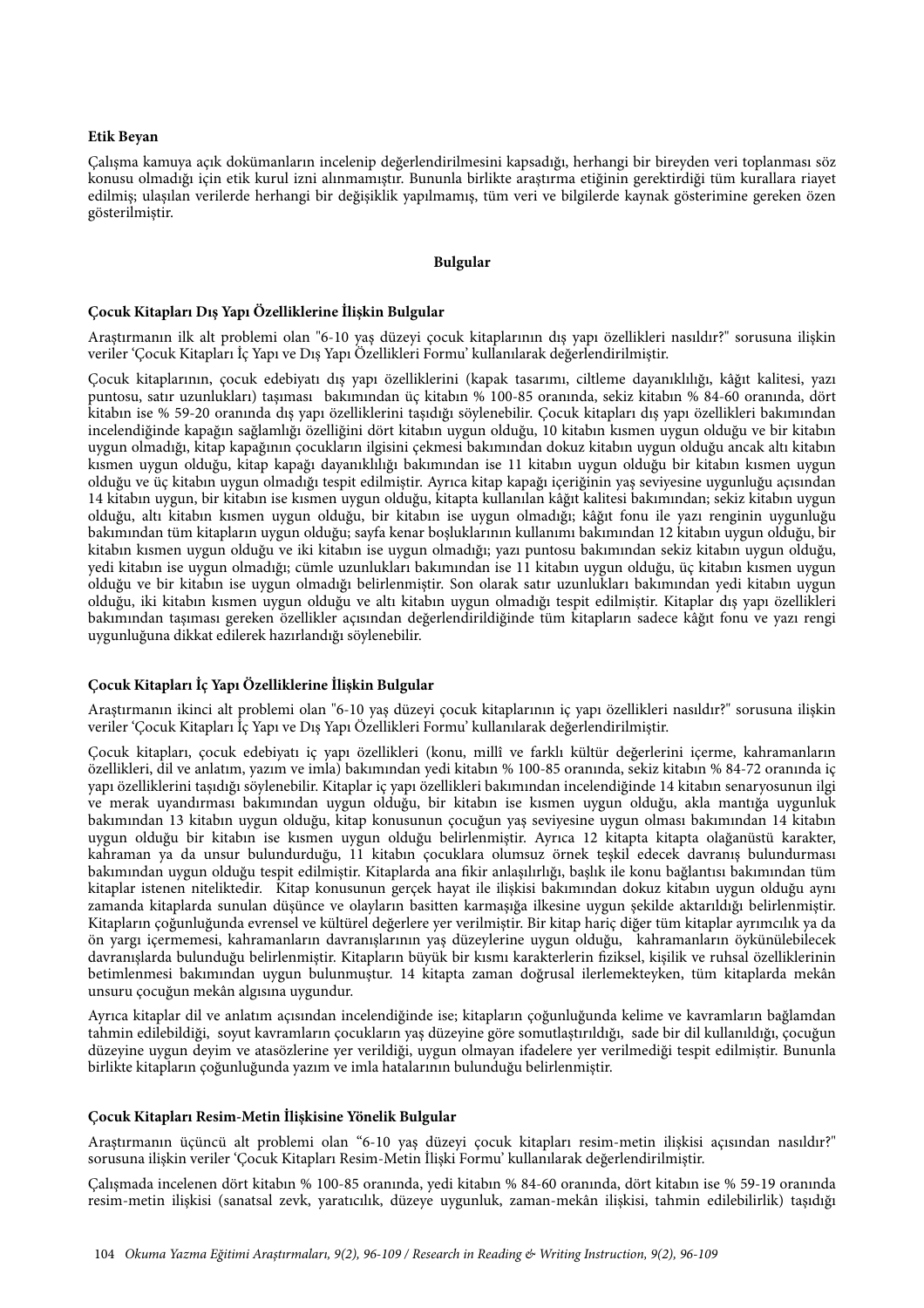söylenebilir. Kitapların çoğunluğunda resimlerin yaş düzeyine uygun olduğu, renkli ve net bir şekilde sunulduğu, resimlerin devingenliği bakımından (işler durumda olan hareketli) uygun olduğu tespit edilmiştir. Kitapların büyük bir kısmında sunulan resimlerin çocuğun sanatsal zevkini destekleyici nitelikte olduğu, yaratıcılığı ve hayal dünyasını harekete geçirme bakımından uygun olduğu belirlenmiştir. Tüm kitaplarda resim-metin konumunun uygun olduğu ancak resim-metin oranı bakımından bir kitap dışında tüm kitapların kısmen uygun olduğu belirlenmiştir. Kitapların büyük bir kısmında yer alan resimlerin çocukların gelişim dönemine uygunluğu, resim başlık bağlantısının, resim-konu ilişkisinin olduğuna, yine aynı şekilde resmin ana düşünce veya ana duyguyu yansıttığına dair tespitlerde bulunulmuştur. Resimlerin kahraman ve karakterlerin duygularını yansıtması bakımından kitapların çoğunun uygun olduğu, resimlerin zaman ve mekân ilişkisini yansıttığı, resimlerin metinde gerçekleşen durum ilişkisini uygun şekilde sunulduğu belirlenmiştir. Son olarak kitaplarda yer alan resimlerin metni tahmin etme, anlamayı kolaylaştırma, bu bağlamda da tüm kitaplarda yer alan resimlerin metni açıklayıcı ve yorumlayıcı işlev taşıdığı tespit edilmiştir. Ayrıca üç kitapta süsleyici resimler de yer almaktadır.

#### **Sonuç ve Tartışma**

Araştırma bulguları değerlendirildiğinde aşağıdaki sonuçlara ulaşılmıştır:

Araştırmada incelenen 6-10 yaş düzeyi çok tercih edilen çocuk kitaplarının dış yapı özellikleri bakımından üç kitap % 85-100 oranında, sekiz kitap % 84-60 oranında, dört kitap ise % 59-20 oranında dış yapı özelliklerini taşıdığı sonucuna ulaşılmıştır. Kitapların çoğunun kapağın ilgi çekiciliği, dayanıklılığı, kapak içeriğinin düzeye uygunluğu, kâğıt kalitesi, kâğıt fonu-yazı rengi uygunluğu, sayfa kenar boşluklarının kullanımı, yazı puntosu, satır ve cümle uzunlukları gibi dış yapı nitelikleri açısından uygun olduğu belirlenmiştir. Demircan (2006) Tübitak çocuk kitaplığı dizisindeki kitapların dış yapısal ve iç yapısal incelemesi üzerine yaptığı çalışmada da incelenen kitapların çoğunluğunun dış yapısal niteliklere uygun olduğu sonucuna ulaşmıştır. Çer (2016) yaptığı araştırmada 4-6 yaş düzeyi çocuk kitaplarının kapak tasarımlarının sağlam ve dayanıklı olması gerektiğini vurgulamıştır. Gönen, Katrancı, Uygun ve Uçuş (2011) inceledikleri kitapların kapaklarında karton kullanılması ve yapıştırma tekniği ile hazırlanmasından dolayı kapak sağlamlığı ve dayanıklılığı açısından yetersiz bulmuşlardır. Bu sonuç incelenen kitap kapaklarının sağlamlığı bakımından bu çalışmada varılan sonuçla benzerlik gösterirken, kitapların silikonla yapıştırılmış olması sebebiyle daha dayanıklı olduğu sonucu ile bahsedilen çalışma sonucundan farklılık görülmektedir. Taşdemir (2005) çalışmasında incelediği çocuk hikâye ve romanları içerik, teknik tasarım ve düzenleme, dil ve anlatım boyutlarında yeterli bulunurken; kapak tasarımı, kullanım kolaylığı boyutlarında yetersiz bulunmuştur. Bu çalışmada da incelenen çocuk kitaplarının kapaklarının ilgi çekiciliği bakımından dokuz kitap uygun bulunurken altı kitap kısmen uygun bulunmuştur. Kıbrıs'a (2006) göre çocuklar için hazırlanan kitapların kapak ciltlemesi dayanıklı olmalıdır. Kitap kapakları hazırlanırken yapılan dikişlerin sağlam olmaması durumu çocukların kitaplarını koruma ve kitaplık düzenleme noktasındaki alışkanlıklarını olumsuz bir şekilde etkileyecektir. Dönmezler (2019), çalışmasında incelediği çocuk kitaplarının kapak ve ciltlemesinin sağlam ve dayanıklı olduğu, kitap kalitesi niteliğinin kısmen taşındığı sonucu, Düzenli (2019) incelediği hikâyelerin dış yapı özellikleri bakımından çocuk yazınına uygun olduğu sonucu, Dönmezler ve Say (2020) incelediği kitapların kapak, ciltleme, yazı tipi ve boyutu, sayfa düzeni noktasında uygun olduğu sonucu bu araştırmanın sonuçları ile benzerlik göstermektedir. Özgider (2010) Türkiye ve İngiltere'de çok satılan çocuk kitaplarının dış yapı özellikleri bakımından benzerlik gösterdiği sonucuna ulaştığı çalışmasında sayfa kenar boşluklarının, yazı puntosu gibi biçimsel özelliklerinin çocuğun yaş düzeyine uygun olduğunu belirlemiştir. Bu çalışmadan da anlaşılacağı üzere kitapların dış yapı özelliklerinin belirlenmesinde kültürel özelliklerden ziyade çocuğun gelişim düzeyi dikkate alınarak çocuk kitaplarının hazırlanması gerektiği söylenebilir (Çetin ve Cir, 2016).

Araştırmada incelenen 6-10 yaş düzeyi çok tercih edilen çocuk kitaplarından yedisinin % 100-85 oranında, sekizinin ise % 84-72 oranında iç yapı özelliklerini taşıdığı belirlenmiştir. Çalışmada incelenen çocuk kitaplarında arkadaşlık, yardımlaşma, aile, dostluk, başarı, zorluklarla mücadele, sosyal medya kullanımı ve araştırma merakı gibi konular işlenmiştir. Bu durum da işlenen konuların gerçek hayatla ilişkilendirildiğini göstermektedir. Demirel'e (2010) göre çocuk kitapları hazırlanırken günlük hayattan yaşantılara, günlük hayata yakın yaşantılara veya hayali yaşantılara yer verilebilir. Bulut ve Kuşdemir (2013) Tübitak tarafından yayınlanan 8-10 yaş çocuklarına yönelik kitapları incelediklerinde kitapların tema ve konularının çocukların özelliklerine uygun olduğu; dil ve anlatım bakımından anlaşılabilir ve okunabilir olduğu; çocuğa kazandırılmak istenen duygu ve düşünce ile anlatılan konuların uyumlu olduğu sonucu bu araştırmanın sonuçlarıyla benzerlik göstermektedir. Konuların gerçek hayatla ilişkilendirilmesi, çocuğun yaşına, ilgi ve gereksinimlerine uygun olarak insan ve yaşam gerçekliğini anlamasına katkı sağlamaktadır. Daha da önemlisi de çocuk ile yaşam arasında güçlü bir bağ oluşturmaya yardımcı olmaktadır (Lüle, 2007).

Kahramanların çocukların öykünebileceği olumlu davranışları sergilemesi bakımından incelendiğinde, 11 kitapta çocukların öykünebileceği, istenen davranışlar sergilediği görülmüştür. İki kitabın bazı kısımlarında ise çocuklarda yer edinebilecek olumsuz davranışlara yer verildiği için kısmen öykünebilecek davranış içerdiği belirlenmiştir. İki kitapta ise yoğunlukla olumsuz davranışlara yer verildiği gözlenmiştir. Ayrıca kitapların çoğunda kahramanların fiziksel, kişilik ve ruhsal özellikleri açıklayıcı bir şekilde sunulmuştur. Böylece okuyuculara farklılıklara saygı duyma, kendi özelliklerinin farkında olma, empati kurabilme şansı sağladığı söylenebilir. Demirel'e (2010) göre kitaplar, içerisinde yer alan farklı kişilik özellikleri sayesinde, çocuğa kendini tanıma, başka insanlar ile kıyaslama yaparak etrafındaki kişilikleri anlama olanağı sağlar. Saltık (2016) çalışmasında kahramanların çocukların iyiye, doğruya, güzele yönelmesine kılavuzluk edecek davranışlar sergilediği sonucu, Tekşan vd. (2019) çalışmalarında metnin ana karakterlerinin olumlu davranış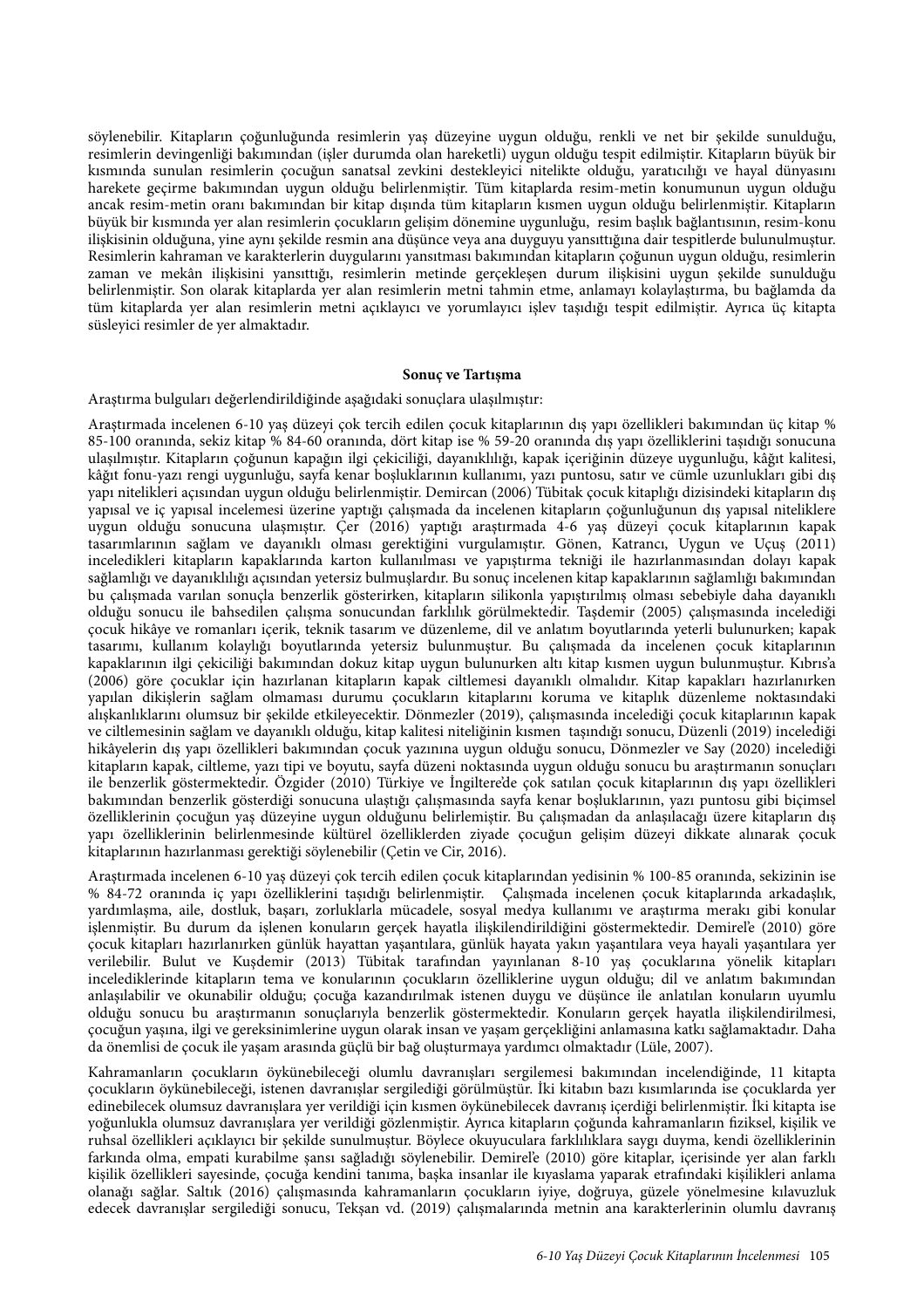gösterdiği sonucu bu çalışmanın sonucu ile benzerlik göstermektedir.

Farklı kültürel değerler ya da millî kültür değerlerini barındırma bakımından yedi kitabın farklı kültür ya da millî kültür unsurlarına yönelik değere yer verdiği, sekiz kitabın ise farklı ve millî kültür unsurlarına yönelik değere yer vermediği görülmüştür. Gündoğan'a (2019) göre millî kültür değerleri vatan, millet, gelenek görenek, bayrak, millî bayramlar gibi bir millete ait davranışları ifade eder. Çocukların erken yaşlarda millî kültürünü benimseyip önemsemesi gerekmektedir. Ayrıca çalışmada kitapların büyük bir kısmının adalet, sevgi, barış, dürüstlük, yardımlaşma, hoşgörü gibi evrensel değerlere de yer verdiği görülmüştür. Bunun yanısıra bir kitap dışında tüm kitaplarda ayrımcılık ve ön yargıya yer verilmediği belirlenmiştir. Mert vd. (2013) inceledikleri çeviri kitaplarının çocukların farklı çevreleri, kültürleri tanımasının yanında aynı zamanda kendi kültürlerinin de farkına varabilmelerini sağlayan kültürel ve evrensel değerlere yer verdiği sonucuna ulaşmışlardır.

Kitaplar dil ve anlatım bakımından incelendiğinde ise çoğunluğunda söz sanatlarına yer verilmeden sade ve anlaşılır bir dil kullanıldığı; argo, küfürlü ifadeler ve etiketlemelerin yer almadığı, yaygın kullanılan yabancı kelimelere yer verildiği, soyut kavramların çocuğun bilişsel gelişim düzeyine uygun olarak somutlaştırıldığı, ağırlıklı olarak kurallı cümlelerin kullanıldığı belirlenmiştir. Ayrıca kitapların çoğunluğunda çocukların düzeyine uygun deyim ve atasözlerine yer verildiği tespit edilmiştir. Ancak yazım ve imlâ hataları bakımından kitapların çoğunluğunda yazım ve imlâ hatalarının olduğu belirlenmiştir. Araştırmanın iç yapı özelliklerinden dil ve anlatım bakımından benzer sonuçlara ulaşan çalışmalar: Gönen, Aydos, Şentürk, Karacan, Kahraman ve Tuna (2013) incelemek üzere seçilen kitapların dili sade ve açık; anlatımı güçlüdür. Sözcükler çocuğun dünyası ile ilişkili ve günceldir. Kitaplar yabancı sözcüklerden arındırılmış, soyut kavramların kullanımına oldukça az yer verilmiştir. Özellikle imlâ ve noktalama doğru kullanılmıştır. 1967 ve 1997 yılında yayımlanan çocuk kitaplarının dil ve anlatım bakımından incelendiği çalışmada 1997 yılında yayınlanan kitaplarda argo kelime kullanımının arttığı, noktalama işaretlerinin kullanım yanlışlıklarının azaldığı, anlatım bozukluğu bakımlarından olumlu gelişmeler olduğu tespitinde bulunulmuştur (Özkan ve Yılmaz, 2001). Gönen vd. (2015) inceledikleri resimli çocuk kitaplarının büyük bir çoğunluğunun konusunun gerçek hayatla ilişkili olması , kahramanların olumlu davranışlara yönlendirme yapması, yalın dil kullanılması, somut temalara yer verilmesi sonuçları bu çalışmanın sonuçlarıyla benzerlik gösterirken, inceledikleri kitapların tamamında noktalama işarerlerine dikkat edildiği sonucu farklılık göstermektedir.

Araştırmada incelenen 6-10 yaş düzeyi çok tercih edilen çocuk kitaplarından resim-metin ilişkisi bakımından dört kitabın % 100-85 oranında, yedi kitabın % 84-60 oranında, dört kitabın ise % 59-19 oranında resim-metin ilişkisine uygun olduğu sonucuna ulaşılmıştır.

Kitap resimleri çocuğun sanatsal zevkini destekleyen estetik yapıya sahip olması bakımından 11 kitapta çocukların sanatsal zevkini destekleyen estetik yapıya sahip nitelikli çizimlere yer verilmiştir. İki kitapta çocukların sanatsal zevkini destekleyen estetik yapıya sahip çizimlere kısmen yer verilmiştir. İki kitap ise alelade çizimlere yer verilmiş olduğundan çocukların sanatsal zevkini destekleyen estetik yapıya sahip değildir. Güneş'e (2007) göre çocuk kitabı resimleri çocukların estetik bir bilinç oluşturması açısından nitelikli bir çizim gerektirmektedir. Resimler çocukların görsel algısına katkı sağlayarak aynı zamanda çocuklara sanatsal bir duyarlılık kazandırmaktadır. Resimler çocuklara kitaplar aracılığıyla estetik bir zevk kazandırmada önemli bir yere sahiptir. Demirel'e (2010) göre çocuk kitapları için hazırlanmış resimler çocukların resim sanatına yönelik beceri, ilgi ve yaratıcılıklarını gün yüzüne çıkarmalıdır. Sever (2003) ve Şahin'e (2014) göre resimli çocuk kitaplarında, resimler çocukların zevk alarak ve eğlenerek öğrenmesine olanak sağlayan görsel öğeler içermelidir. Resimler çocukların hayal dünyalarına kapılar açarak eğlenmelerini sağlamalıdır. Kitap resimleri çocukların yaratıcılığını ve hayal gücünü harekete geçirecek nitelikte olması bakımından incelendiğinde kitapların çoğunluğunun uygun olduğu gözlenmiştir.

Kitaplar, resim ve durum ilişkisi bakımından incelendiğinde resim-durum ilişkisinin uygun olduğu söylenebilir. Bu durumda kitaplarda yer alan resimlerin metinde anlatılan düşünce, durum ve olayları açıklayıcı ve yorumlayıcı işlevi gördüğünü söylemek mümkündür. Kitaplar resimlerin metni tahmin etme becerisini desteklemesi bakımından incelendiğinde 11 kitapta resimler metni tahmin etme becerisini desteklerken, üç kitapta resimlerin metni tahmin etme becerisini kısmen desteklediği, bir kitapta ise resimlerin metni tahmin etme becerisini desteklemediği gözlenmiştir. Resimli kitaplardaki çizimler, çocukları metin okumaya ve metinle etkileşime geçmeye teşvik eder. Genç okuyucuları gizli nesneleri/karakterleri bulmaya/adlandırmaya veya bir sonraki adımda ne olacağını tahmin etmeye motive eder (Fang, 1996). Bu açıdan bakıldığında kitapların çoğunluğunun metni tahmin etmeye yönelik teşvik edici olduğu söylenebilir. Ayrıca çalışmada resimlerin metin başlığı ile ilişkili olduğu sonucu, Demirel, Kökçü ve Akbaba (2018), İnan Yıldız (2015), Özkan ve Tutkun (2014) çalışma sonuçlarıyla benzerlik göstermektedir. Ancak İşcan ve Karadağ (2021), ilkokul 4. sınıf Türkçe ders kitabındaki resimlerin metinlerle uyumunu inceledikleri çalışmada resimlerden metni tahmin etmenin oldukça düşük oranda olduğu tespitinde bulunmuşlardır.

Kitaplar resimlerin metni anlamayı kolaylaştıracak nitelikte olması bakımından çoğunluğunda resimlerin metni anlamayı kolaylaştırdığı, resimlerin metinle ilişkili olduğu sonucuna ulaşılmıştır. Araştırmanın bu sonucuna benzer sonuçlar gösteren çalışmalar (İnan Yıldız, 2015; Çakmak ve Kaçar, 2020) bulunmaktadır. Nikolajeva ve Scott (2000) çalışmalarında resim- metin ilişkisine yönelik tamamlayıcı, devamlılık, uyum, ilişki, ve çelişki olmak üzere beş başlık altında bir sınıflandırma yapmışlardır. Simetrik resimlerin; kelimelerle aynı hikâyeyi anlattığı durumlardır. Aslında simetrik resimler anlatılan bilginin farklı bir şekilde tekrar edilmesi gibidir. Bu nedenle, kitaplarda kullanılan resimlerin tamamen simetrik veya çelişkili olmaması gerekir. Görsel materyallerin okuyucu için etkili bilgi sağlayabilmesi için görsellerin hem metin içeriğini yansıtması hem de metinde yer verilmeyen bilgiye katkı sağlaması gerekmektedir (Levin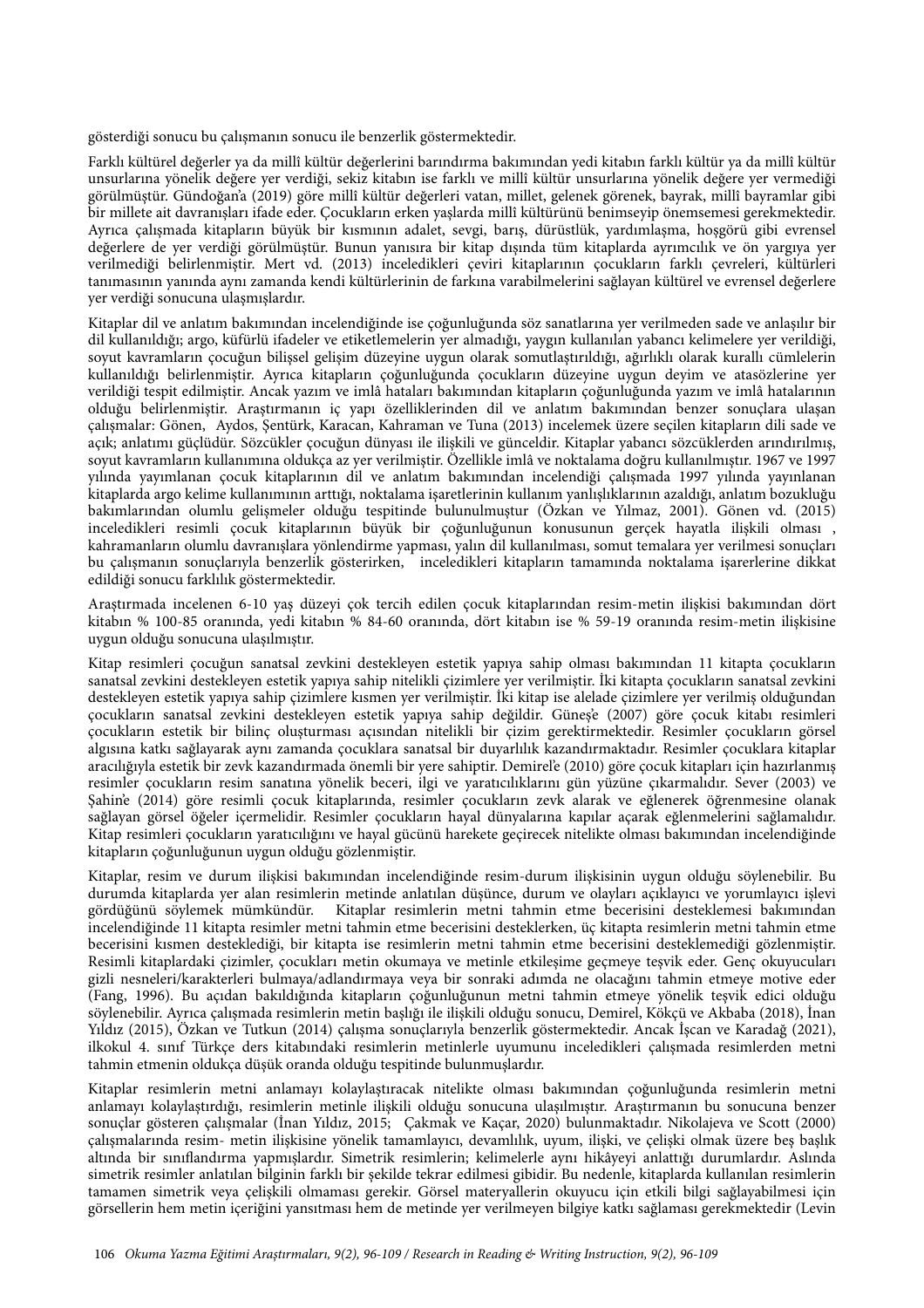ve Mayer, 1993; Akt: Kayabekir ve Tepecik, 2018). Bu bağlamda da kitapların resimlerinin belirlenmesine özel bir önem verilmelidir.

Kitaplar resimlerin süsleyici şekilde tasarlanmış olması bakımından incelendiğinde üç kitapta süsleyici resim vardır. 12 kitapta ise süsleyici resimlemeye rastlanmamıştır. Şimşek'e (2011) göre süsleyici resimler sanatsal bir çağrışım yapmak ya da yaratıcılığı tetiklemek amaçlı konulur. Süsleme, güzellik duygusunun gelişmesi amacıyla yapılır. Kitap resimlerinin süsleyici olması, çocukların hayal gücünü ve estetik duygusunu destekler. Kitabı çekici hâle getirmek için kullanılır.

Araştırma sonucunda elde edilen bulgulardan hareketle aşağıdaki önerilerde bulunulabilir:

1. Çocuk edebiyatı eserleri hazırlanırken çocukların ilgi duyabilecekleri renklilikte olmasına dikkat edilmelidir. Fiyat kaygısı güdülerek kaliteden ödün verilen eserler çocukların kitaplara karşı ilgilerini azaltabilir.

2. Çocuk kitapları hazırlanırken çocuklara olumsuz örnek teşkil edecek davranış içeriklerine yer verilmemesine dikkat edilmelidir.

3. Çocuk kitapları değer aktarımında önemli bir rol oynadığından kitaplarda kültürel değerlere yer verilmelidir.

4. Bütün kitap ve yayınlarda dikkat edilmesi gerektiği gibi çocuk kitaplarında da yazım ve imla kurallarına dikkat edilmelidir. Bilhassa çocuk edebiyatı eserleri yüksek düzeyde bir kontrolden geçirilmelidir. Çocukların yazım ve imla kurallarını öğrendikleri dönemde yazım ve imla bakımından nitelikli kitaplarla tanıştırılması konunun öğrenilmesine yardım ederek kavram yanılgılarının ve yanlış öğrenmelerin önüne geçecektir.

5. Çocuk kitaplarında resimler metindeki işlevleri dikkate alınarak tasarlanmalıdır.

6. Farklı çocuk kitaplarındaki resim ve metin ilişkisinin derinlemesine irdelendiği çalışmalar yapılmalıdır.

# **Kaynakça**

Agosto, D. E. (1999).One and inseparable: interdependent storytelling in Picture story books. *Children Literature in Education, 30* (4), 267-280.

Ateş, S., Akbay F., Yıldırım, K. ve Çetinkaya, F. Ç. (2020). The effects of story reading on first grade students' story comprehension and retelling skills. *Academy Journal of Educational Sciences*, *4*(2), 81-86.

Balta, E. E. (2019). Çocuk edebiyatı üzerine yapılmış lisansüstü çalışmaların içerik analizi (2011-2018 Yılları). *OPUS Uluslararası Toplum Ara*ş*tırmaları Dergisi, 10*(17), 464-489.

Bond, M. A. & Wasik, B. A. (2009). Conversation stations: Promoting language development in young children. *Early Childhood Education Journal*, *36*, 467-473.

Bulut, P. ve Kuşdemir, Y. (2013). Tübitak tarafından yayınlanan çocuk kitaplarının içerik özelliklerinin incelenmesi. *Turkish Studies*, *8*(12), 215-226.

Bus, A. G., Van Ijzendoorn, M. H., & Pellegrini, A. D. (1995). Joint book reading makes for success in learning to read: A meta-analysis on intergenerational transmission of literacy*. Review of Educational Research, 65*(1), 1-21.

Carney, R. N. & Levin, J. R. (2002). Pictoral illustrations still improve students learning from text. *Educational Psychology Review*, *14*(1), 5-26.

Connor, C., M. & Morrison, F. J. (2006). Preschool instruction and children's literacy skill growth. *Journal of Educational Psychology*, *98*(4), 665-689.

Çakmak, Z. ve Kaçar, T. (2020). 7. Sınıf sosyal bilgiler ders kitabının resim-metin ilişkisi açısından değerlendirilmesi. *Turkish Studies*, *15*(3), 1629-1649.

Çakmak Güleç, H., ve Geçgel, H. (2012). *Çocuk edebiyatı okul öncesinde edebiyat ve kitap* (2.baskı). Kriter.

Çer, E. (2016). Preparing books for children from birth to age six: The approach of appropriateness for the child*. Journal of Education and Practice, 7*(6), 78-99.

Çetin, Ş. Ü. ve Cir, Ö. (2016). Farklı kültürlerdeki çocuk kitaplarının resimlendirme tekniklerinin ve görsel özelliklerinin incelenmesi. *Ba*ş*kent University Journal of Education, 3*(1), 1-12.

Demircan, C. (2006). TÜBİTAK çocuk kitaplığı dizisindeki kitapların dış yapısal ve iç yapısal olarak incelenmesi. *Mersin Üniversitesi E*ğ*itim Fakültesi Dergisi*, *2*(1), 12-27.

Demirel, Ş. (2010). *Edebi Metinlerle Çocuk Edebiyatı*. Pegem Akademi.

Demirel, Ş., Kökçü, Y. ve Akbaba, R. S. (2018). 5. Sınıf Türkçe ders kitabının resim-metin ilişkisi açısından incelenmesi. *Adıyaman Üniversitesi E*ğ*itim Bilimleri Dergisi*, *8*(2), 224-243.

Dönmezler, E. (2019). *Türkiye'de yayınlanmı*ş *5-8 ya*ş *resimli çocuk kitaplarının biçim, resim ve içerik açısından incelenmesi* [Yayımlanmamış yüksek lisans tezi]. Mersin Üniversitesi.

Dönmezler, E. ve Say, S. (2020). Examination of illustrated childrens' boks published in Turkey for ages 5-8 in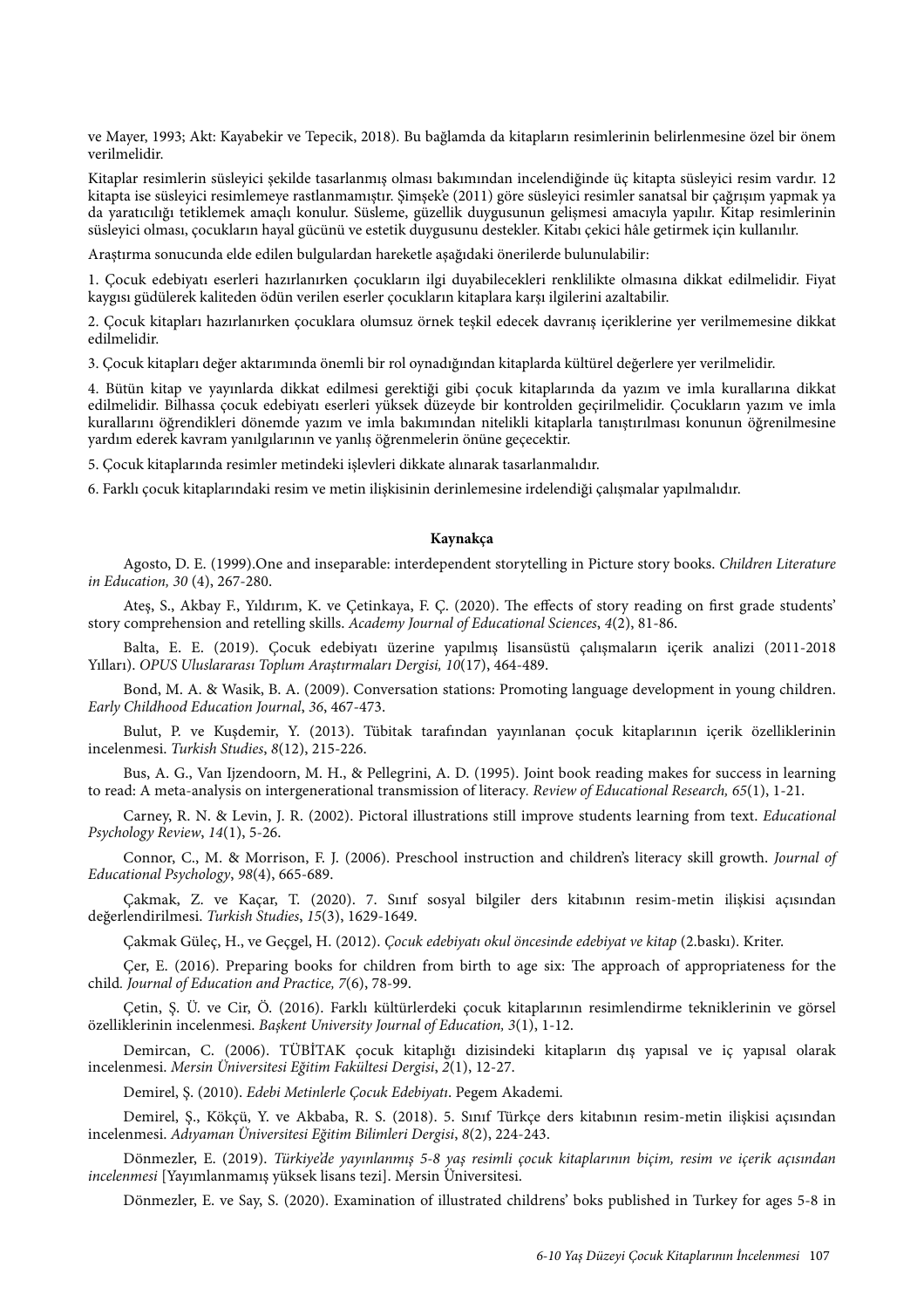terms of format, illustrations and content. *International Journal of Eurasia Social Sciences*, *11*(40), 746-772.

Düzenli, E. (2019). *Hidayet Karaku*ş*'un hikâyelerinin çocuk edebiyatının temel unsurları bakımından incelenmesi* [Yayımlanmamış yüksek lisans tezi]. Bayburt Üniversitesi.

Fang, Z. (1996). Illustartions, text, and the child reader: what are pictures in children's storybooks for? *Reading horizons: A Journal of Literacy and Language Arts*, *37*(2), 130-142.

Ganea, F., Pickard, M. B. & Deloache, J. S. (2008). Transfer between picture books and the real World by very young children. *Journal of Cognition and Development, 9*(1), 46-66. https://doi.org/10.1080/15248370701836592

Gönen, M., Aydos, E.H., Şentürk, Ç., Karacan,G., Kahraman, C. ve Tuna, P. (2013). Resimli çocuk kitaplarının içerik ve fiziki özelliklerinin incelenmesi. *Siirt Üniversitesi Sosyal Bilimler Enstitüsü Dergisi*. (1), 1-14.

Gönen, M., Karakuş, H., Uysal, H., Kehci, A., Uluştaş, Z. ve Kahve, Ö. (2016). Resimli çocuk kitaplarının içerik ve resimleme özelliklerinin bazı değişkenler açısından incelenmesi. *Hacettepe Üniversitesi E*ğ*itim Fakültesi Dergisi*, *31*(4), 724-735. https://doi.org/10.16986/HUJE.2015014224

Gönen, M., Uygun, M., Erdoğan, Ö., & Katrancı, M. (2012). Resimli çocuk kitaplarının fiziksel, içerik ve resimleme özellikleri açısından incelenmesi. *Millî E*ğ*itim Dergisi*, *42*(196), 258-272.

Gönen, M., Katrancı, M., Uygun, M., & Uçuş, Ş. (2011). İlköğretim birinci kademe öğrencilerine yönelik çocuk kitaplarının, içerik, resimleme ve fiziksel özellikleri açısından incelenmesi. *E*ğ*itim ve Bilim*, *36* (160), 250-265.

Gündoğan, A. (2019). Millî değerlerin içselleştirilmesinde hayat bilgisi dersinin rolü. A. F. Arıcı ve M. Başaran (Ed.) içinde, *Millî E*ğ*itim Üzerine Yazılar* (ss.125-141). Efe Akademi.

Güneş, Z. (2007). İ*lkö*ğ*retimde Çocuk Edebiyatı*. Anadolu Üniversitesi Yayınları.

Huck, C., Kiefer, B., Hepler, S., & Hickman, J. (2004). *Children's literature.* McGraw-Hill.

Isbell, R., Sobol, J., Lindauer, L., & Lowrance, A. (2004). The effects of storytelling and storyreading on the oral language complexity and story comprehension of young children. *Early Childhood Education Journal*, *32*(3), 157-163. https://doi.org/10.1023/B:ECEJ.0000048967.94189.a3

İnan Yıldız, F. (2015). İ*lkokul 2. Sınıf Türkçe ders kitabının resim-metin ili*ş*kisi açısından de*ğ*erlendirilmesi* [Yayımlanmamış yüksek lisans tezi]. İstanbul Aydın Üniversitesi.

İşcan, A. ve Karadağ, K. (2021). İlkokul 4. sınıf Türkçe ders kitabındaki resimlerin metinlerle uyumunun incelenmesi. *Academia E*ğ*itim Ara*ş*tırmaları Dergisi*, *6*(1), 196-215.

Karakurt İpek, G. (2019). Yürekdede ile Padişah adlı masalın çocuk edebiyatı açısından değerlendirilmesi*. Çocuk Edebiyat ve Dil E*ğ*itimi Dergisi, 2*(1), 47-60.

Karataş, Z. (2015). Sosyal bilimlerde nitel araştırma yöntemleri. *Manevi Temelli Sosyal Hizmet Ara*ş*tırmaları Dergisi*, *1*(1), 62-80.

Kayabekir, T. ve Tepecik, A. (2018). Resimlerin metne uygunluklarının değerlendirilmesine yönelik bir ölçek önerisi. *Gazi Üniversitesi Gazi E*ğ*itim Fakültesi Dergisi (GEFAD)*, *38* (1), 405-429.

Kıbrıs, İ. (2006). *Çocuk Edebiyatı*. Tekağaç Eylül.

Kıbrıs, İ. (2010). *Çocuk Edebiyatı*. Kök.

Körükçü, Ö. (2012). Okul öncesi eğitime yönelik resimli çocuk kitaplarının bulunması gereken özellikler açısından incelenmesi. *Trakya University Journal of Social Science*, *14*(2), 243-254.

Kuru, H. (2018). Hamdullah Köseoğlu'nun "Küçük Ressam" ve "Elimi Bırakma Anne" adlı eserlerinin çocuk edebiyatı açısından incelenmesi. *Adnan Menderes Üniversitesi Sosyal Bilimler Enstitüsü Dergisi*, *5*(2), 25-39.

Levin, J. R. (1979). *On functions of pictures in prose*. National Institute of Education.

Lüle, E. (2007). Yedi farklı çocuk kitabının çocuk yazını ilkelerine uygunluğunun değerlendirilmesi. İ*nönü Üniversitesi E*ğ*itim Fakültesi Dergisi*, *8*(14), 17–30.

Mert, O., Albayrak, F. ve Serin, N. (2013). Çeviri çocuk kitaplarının kültür aktarımı açısından incelenmesi. *Ana Dili E*ğ*itimi Dergisi, 1*(3), 58-73.

Nas, R. (2002). *Örneklerle Çocuk Edebiyatı*. Ezgi Kitabevi.

Nikolajeva, M. & Scott, C. (2000). The Dynamics of picturebook communication. *Children's Literature in Education*, *31*(4), 225-239.

Oğuzkan, A., F. (2006). *Çocuk Edebiyatı*. Anı.

Okumuş, A. (2017). *Bir çocuk edebiyatı yazarı olarak Aydo*ğ*an Yava*ş*lı'nın hayatı, eserleri ve eserlerinde iletti*ğ*i de*ğ*erler üzerine incelemeler* [Yayımlanmamış yüksek lisans tezi]. Atatürk Üniversitesi.

Özgider, D. S. (2010). *Türkiye ve* İ*ngiltere'de çok satılan çocuk kitaplarının biçimsel ve içerik özellikleri açısından*